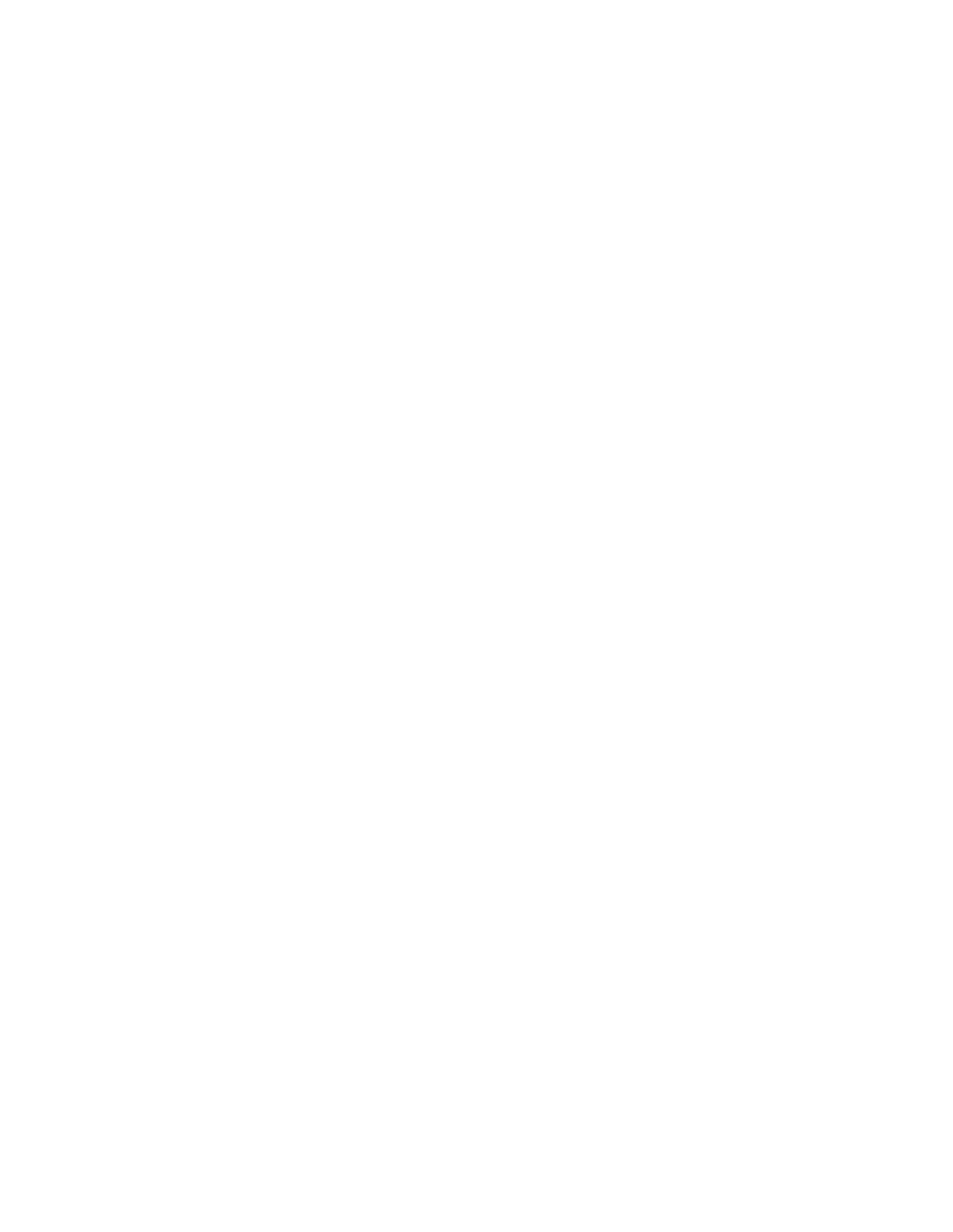# **TABLE OF CONTENTS**

# **I. GENERAL INFORMATION**

# **II. ACADEMICS**

# **III. DISCIPLINE**

# **IV. ACTIVITIES**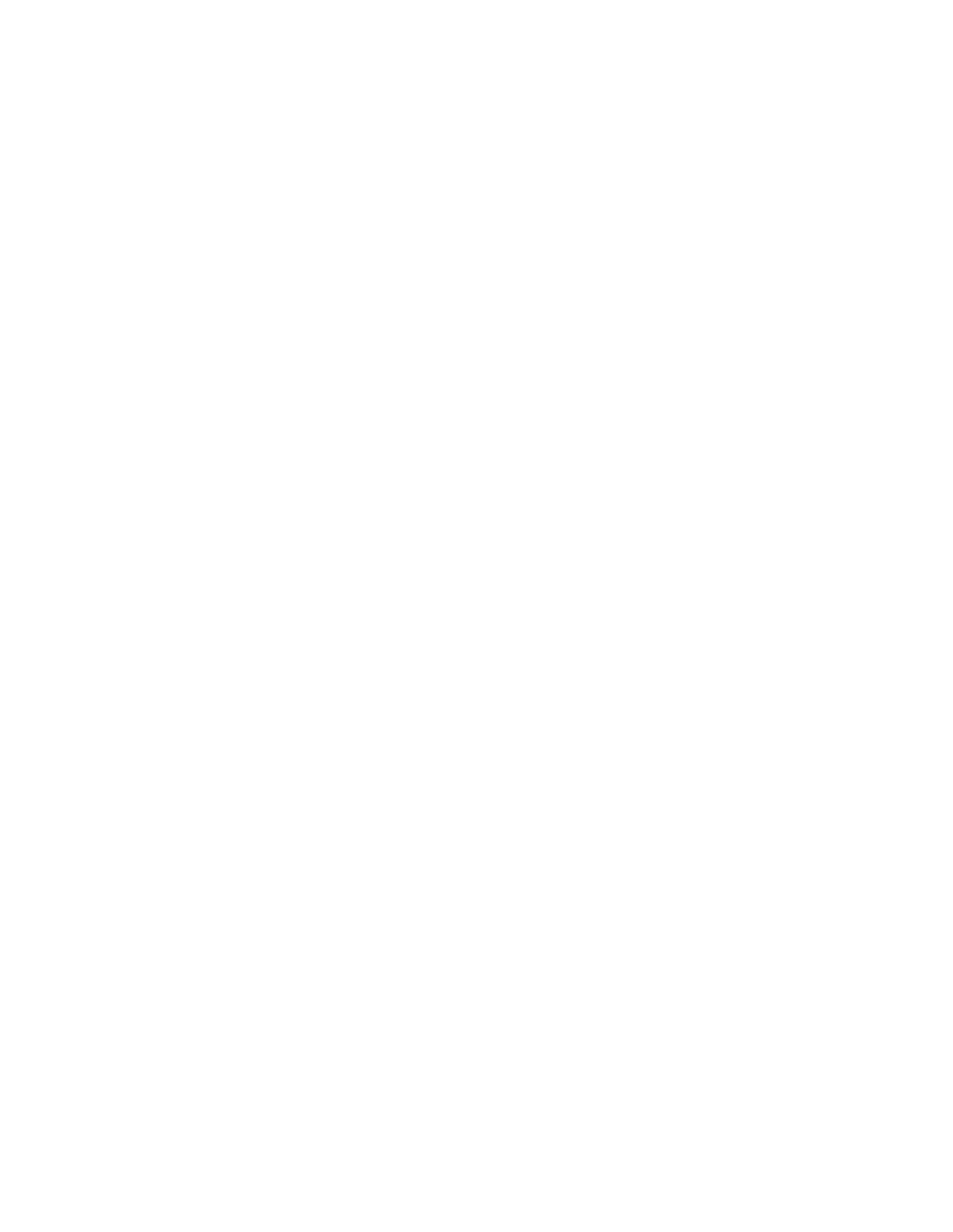# CALVARY CHRISTIAN ACADEMY GOALS

*"A Classical and Christ-centered Education"*

#### **CHRIST-CENTERED**

<span id="page-4-0"></span>*In all its levels, programs, and teaching, Calvary Christian Academy seeks to:*

- A. Teach all subjects as parts of an integrated whole with the Scriptures at the center (II Timothy 3:16-17)
- B. Provide a clear model of the biblical Christian life through our staff and board (Matthew 22:37-40).
- C. Encourage every student to begin and develop his relationship with God the Father through Jesus Christ (Matthew 28:18-20, Matthew 19:13-15).

#### **CLASSICAL**

*In all its levels, programs, and teaching, Calvary Christian Academy seeks to:*

- A. Emphasize grammar, logic, and rhetoric in all subjects (see definitions below).
- B. Encourage every student to develop a love for learning and live up to his academic potential.
- C. Provide an orderly atmosphere conducive to the attainment of the above goals.

*Definitions:*

*Grammar: The fundamental rules of each subject* 

*Logic: The ordered relationship of particulars in each subject* 

*Rhetoric: How the grammar and logic of each subject may be clearly expressed*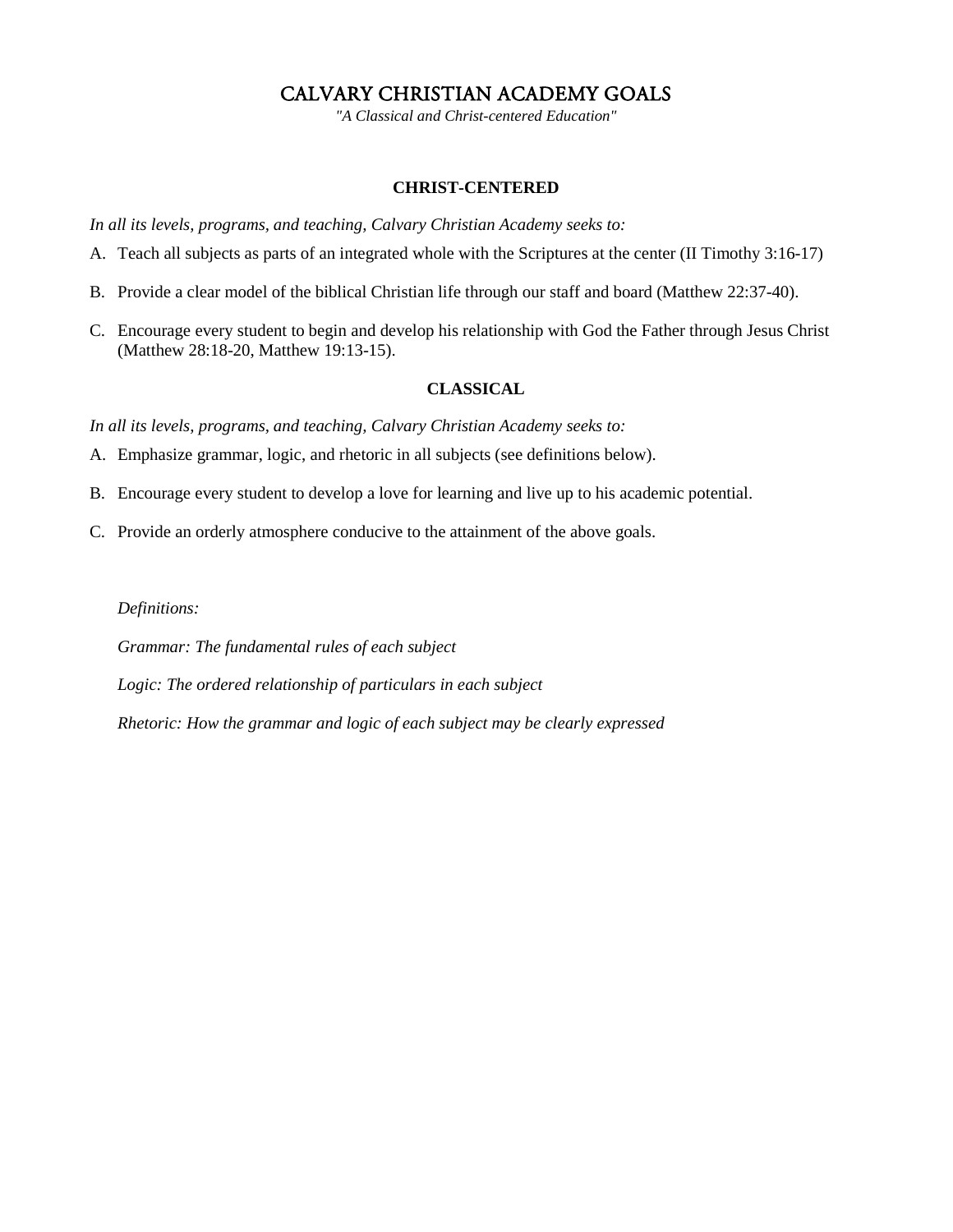# STATEMENT OF FAITH

<span id="page-5-0"></span>The following is the foundation of beliefs on which Calvary Christian Academy is based. They are also the key elements of Protestant Christianity that will be unapologetically taught in various ways through all grade levels. The substance of these statements is that which will be considered primary doctrine at Calvary Christian Academy. Secondary or divisive doctrines and issues will not be presented as primary doctrine. When these types of doctrine or issues arise, they will be referred back to the family and local churches for final authority (see Secondary Doctrine Policy).

- A. We believe the Bible alone to be the Word of God, the ultimate and infallible authority for faith and practice.
- B. We believe that there is one God, eternally existent in three persons: Father, Son, and Holy Spirit. He is omnipotent; that is, He can do all things. He is omnipresent; that is, He is present to all creation, and has under His immediate authority all things, which are in Heaven, in the earth, and under the earth. He is omniscient; that is, He knows all things. He readily exercises His power which is present everywhere, and to Him there is nothing that is impossible or unknown, that is, He knows what has been from eternity, what now takes place everywhere, and what will be to all eternity.
- C. We believe in the deity of our Lord Jesus Christ, in His virgin birth, in His sinless life, in His miracles, in His vicarious and atoning death through His shed blood, in His bodily resurrection, in His ascension to the right hand of the Father, and in His personal return in power and glory.
- D. We believe that, for the salvation of lost and sinful men, regeneration by the Holy Spirit is absolutely necessary.
- E. We believe that salvation is by grace through faith alone.
- F. We believe that faith without works is dead.
- G. We believe in the present ministry of the Holy Spirit, by whose indwelling the Christian is enabled to live a godly life.
- H. We believe in the resurrection of both the saved and the lost; they that are saved to the resurrection of life, and they that are lost to the resurrection of damnation.
- <span id="page-5-1"></span>I. We believe in the spiritual unity of all believers in our Lord Jesus Christ.

# SECONDARY DOCTRINE POLICY

This policy applies to all CCA teachers in their capacity as teachers at Calvary Christian Academy. Secondary doctrine: Doctrinal issues, which are not addressed in the Calvary Christian Academy Statement of Faith

- A. Classroom discussion of secondary doctrine should be on an informative, non-partisan level. Teachers must be careful not to speak to the students in a manner that would cause offense to the parents.
- B. Presentation of all sides of an issue is encouraged.
- C. The teacher should encourage the students to follow up any questions they have with their parents and pastor.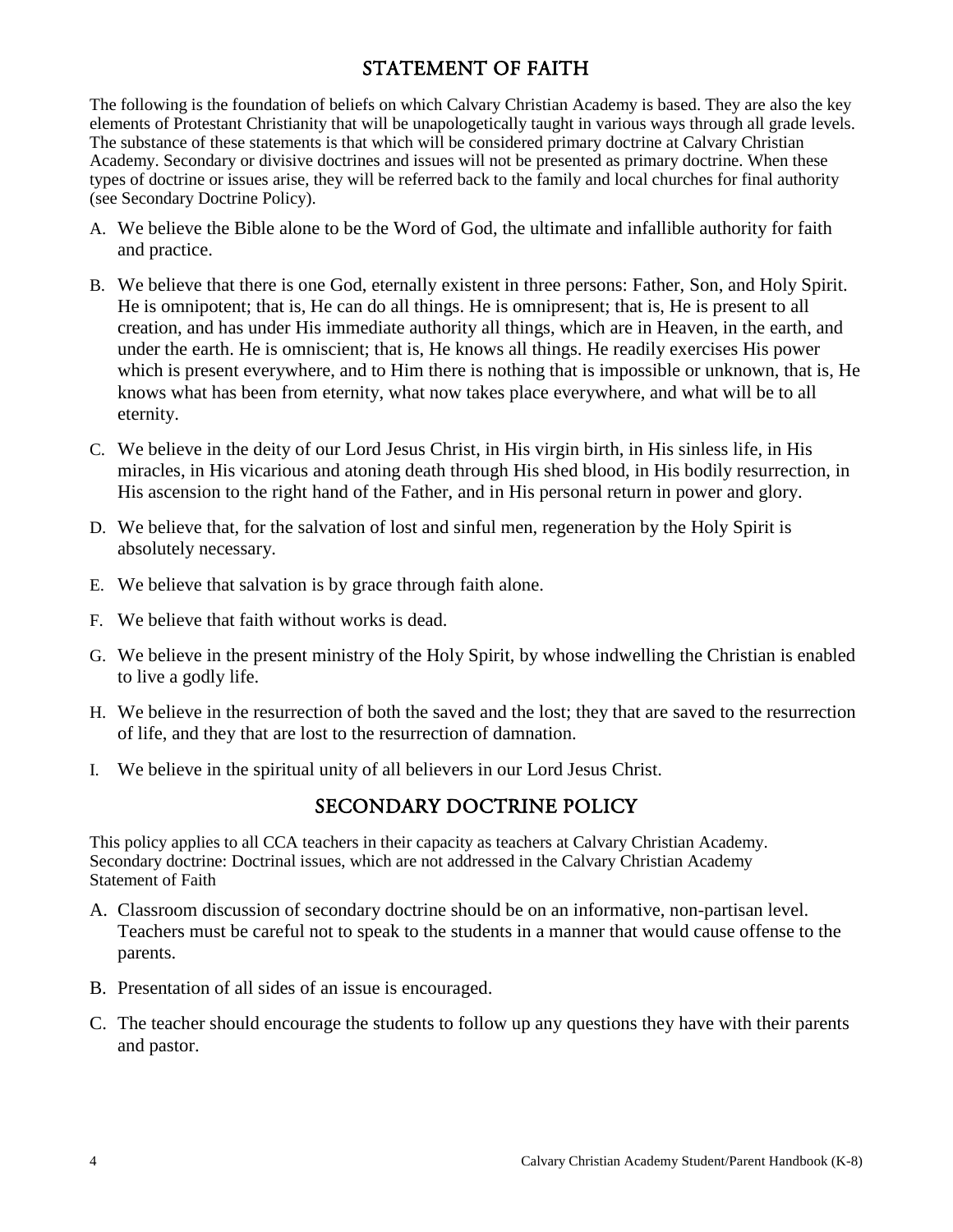# VISION STATEMENT

<span id="page-6-0"></span>We aim to graduate young men and women who think clearly and listen carefully with discernment and understanding; who reason persuasively and articulate precisely; who are capable of evaluating their entire range of experience in the light of the Scriptures; and who do so with eagerness in joyful submission to God. We desire them to recognize cultural influences as distinct from biblical, and to be un-swayed towards evil by the former. We aim to find them well prepared in all situations, possessing both information and the knowledge of how to use it. We desire they be socially graceful and spiritually gracious; equipped with and understanding the tools of learning; desiring to grow in understanding, yet fully realizing the limitations and foolishness of the wisdom of this world. We desire they have a heart for the lost and the courage to seek to dissuade those who are stumbling towards destruction; that they distinguish real religion from religion in form only; and that they possess the former, knowing and loving the Lord Jesus Christ. And all these we desire them to possess with humility and gratitude to God.

We likewise aim to cultivate these same qualities in our staff and to see them well paid so that they may make a career at Calvary Christian Academy. We desire them to be professional and diligent in their work, gifted in teaching, loving their students and their subjects. We desire they clearly understand classical education, how it works in their classroom and how their work fits into the whole; that they possess a lifelong hunger to learn and grow; and that they have opportunity to be refreshed and renewed. We desire to see them coach and nurture new staff and to serve as academic mentors to students. We look to see them mature in Christ, growing in the knowledge of God, their own children walking with the Lord.

We aim to cultivate in our parents a sense of responsibility for the school; to see them well informed about the goals of our classical and Christ-centered approach. We desire them to grow with the school, involved in and excited about the journey. We aim to help them to follow biblical principles in addressing concerns, to be inclined to hearing both sides of a story before rendering a verdict, and to embrace the Scripture's injunctions to encourage and stir up one another to love and good works.

Finally, in our relationship with our community, we aim to be above reproach in our business dealings and supportive of the local business community. We further seek to exemplify the unity of the body of Christ, to develop greater fellowship and understanding with the churches, and to bring honor to our Lord in all our endeavors.

# EDUCATIONAL PHILOSOPHY

<span id="page-6-1"></span>Although most Christian schools would agree on certain fundamentals, it is imperative that parents scrutinize the foundational beliefs of any school in which they may enroll their child(ren). Therefore, below are the most important philosophical elements that we at Calvary Christian Academy believe distinguish our approach to education.

We believe that the Bible clearly instructs parents, not the church or state, to "bring children up in the discipline and instruction of the Lord." The church's commission is essentially to spread the Gospel and train believers (Matt.28:18- 20). The state has been directed to enforce God's laws and protect the innocent (Romans 13). The church trains parents and the state protects families. The family raises and educates children (Eph.6:1-4). Therefore, under the delegation of the family, we seek to teach and discipline in a manner consistent with the Bible and a godly home environment.

We believe that God's character is revealed not only in His Word but also in every facet of the creation. Therefore, we teach that all knowledge is interrelated (integrated) and can instruct us about God himself.

God wants us to love Him with our minds, as well as with our hearts, souls, and strength (Matt. 22:37). Therefore, we seek to individually challenge children at all levels and teach them how to learn, by using the centuries- old, proven classical method (see following explanation), incorporating instruction in Latin.

We want to help parents teach their children that all they do should be done "heartily, as unto the Lord." Therefore, we seek to encourage quality academic work and maintain high standards of conduct. This necessarily includes biblical discipline principles.

We have a full K-12 program because we believe that as long as a child is under the parents' authority and undergoing formal education, he should be trained biblically (Deut. 6:6,7; Prov. 22:6).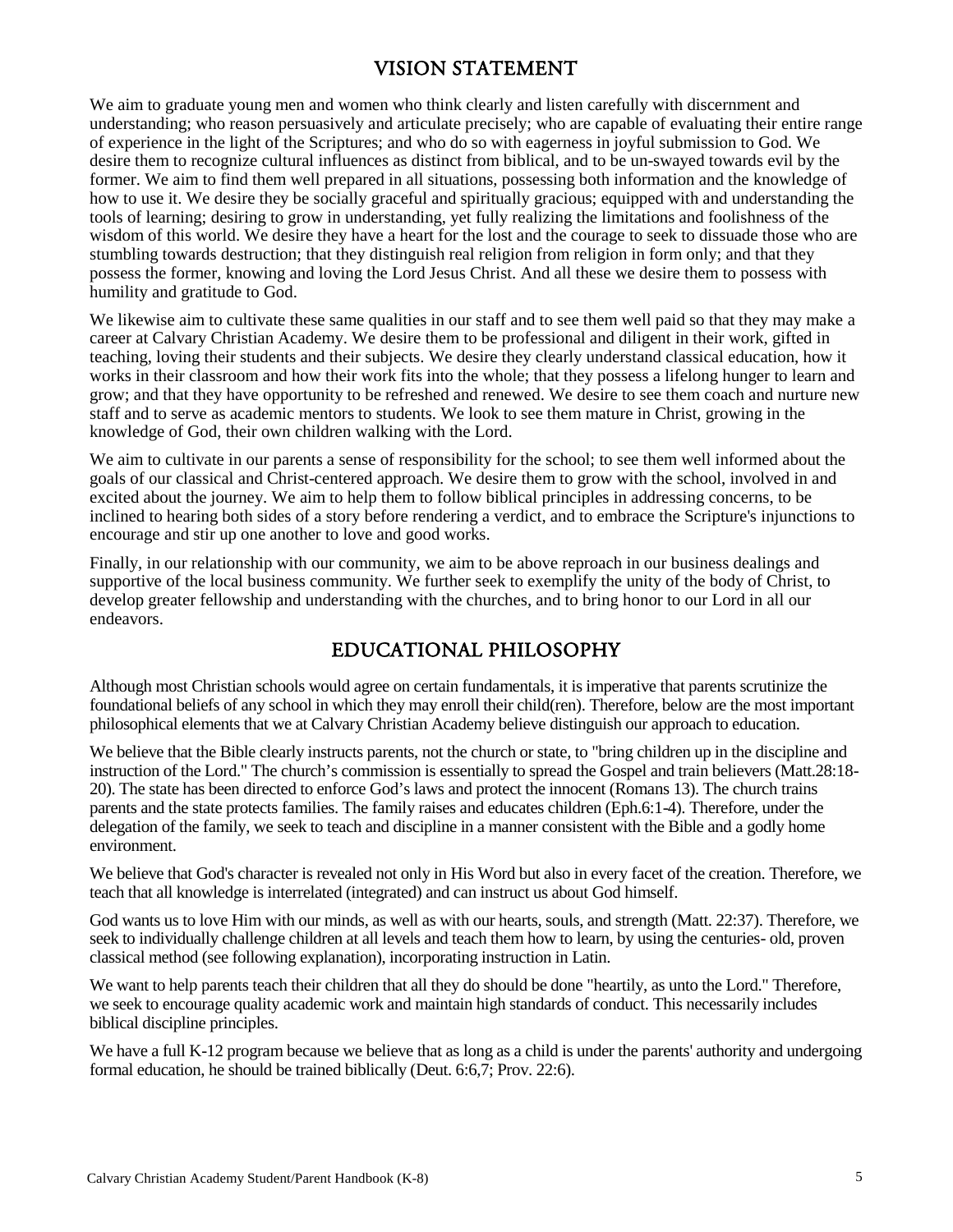# AESTHETIC VISION

<span id="page-7-0"></span>The apostle Paul instructs us to set our minds on that which is true, noble, just, pure, lovely; we are to meditate on those things which are of good report, virtuous, or praiseworthy. As a classical and Christian school, we have particular duties in this regard; we have been entrusted by our school parents with the responsibility to help train and discipline the minds of their children. We understand that the loveliness and nobility enjoined by the apostle involve more than just spiritual truths, and that our duty as a school includes the discipline of aesthetic education.

We therefore affirm that the triune God contains within Himself all ultimate loveliness and beauty. As His creatures, therefore, we are to serve and worship Him in all that we do in the beauty of holiness. He has created us in His own image, and requires us to strive to imitate Him in all that we do, and this includes the duty of understanding our responsibilities of appreciating and creating objects of loveliness.

In the education we provide, we therefore deny all forms of aesthetic relativism. At the same time, we affirm our limitations as creatures. This means that in any work of art containing true beauty, only God knows exhaustively all that is beautiful about the work, while we see the beauty only partially. Because different human observers see different partialities, this creates an illusion of subjectivity. Because our vision of the beautiful must necessarily be partial, we seek to instruct our students to make all aesthetic judgments in *humility*. At the same time, we want to train them on their responsibility to make grounded and informed aesthetic *judgments*, rejecting all forms of principled ugliness or aesthetic nihilism.

We seek to teach the importance of aesthetic standards in all activities associated with the school, striving for that form of excellence suitable to each activity. This obviously includes a strong emphasis throughout our curriculum on the fine arts—music, painting, sculpture, drama, poetry-with the attendant responsibilities of the students including study, meditation, and memorization. But our emphasis on aesthetics also extends to more mundane matters—the cleanliness and decoration of classrooms, student dress, athletic competition, handwriting, etc. In all this, we aim to teach our students the reasons for what we require, and not just impose the bare requirement. As a Christian school, we want to particularly avoid all forms of pious or traditional kitsch—aesthetic frauds which can evoke a sentimental and superficial aesthetic response.

The standards we use in determining what we consider to be aesthetically valuable include, but are not limited to conformity to the standards of Scripture; historical durability and the approval of many minds over generations; a balance of complexity and simplicity; dignity; metaphorical strength; harmony; subtlety; the power to evoke love of truth and goodness; the art of concealing art, acuity or craftsmanship; an ability to work against standards while honoring and employing them; avoidance of formulaic clichés; and wisdom.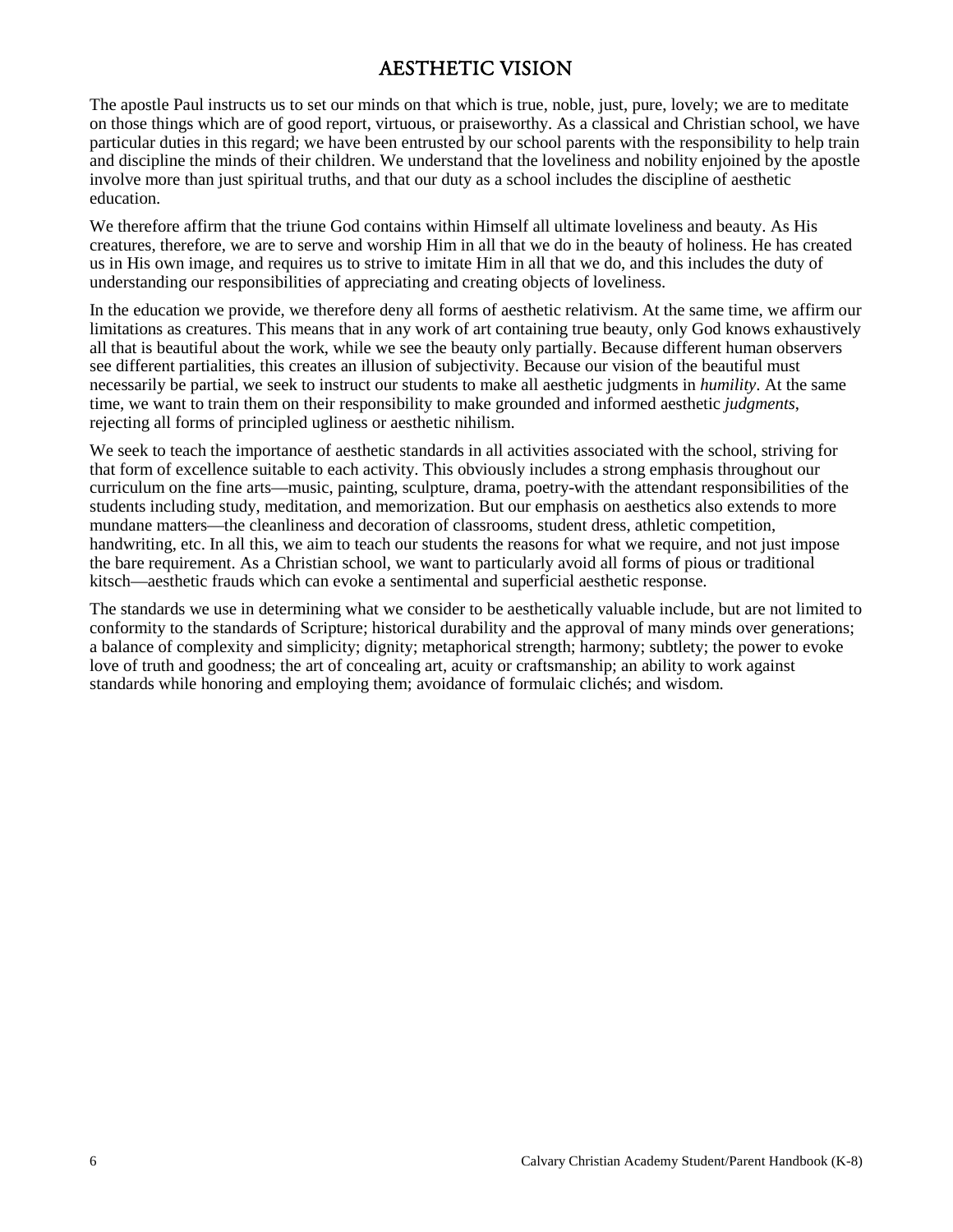# WHAT DO WE MEAN BY CLASSICAL?

<span id="page-8-0"></span>In the 1940's the British author Dorothy Sayers wrote an essay entitled "The Lost Tools of Learning." In it she calls for a return to the application of the seven liberal arts of ancient education, the first three being the "Trivium" - grammar, logic, rhetoric. Miss Sayers also applies the three stages of children's development to the Trivium. Specifically, she matches what she calls the "Poll-parrot" stage with grammar, "Pert" with logic, and "Poetic" with rhetoric (see chart below). At Logos, the founding board members were intrigued with this idea of applying a classical education in a Christian context. Doug Wilson, a founding board member, explained the classical method further in his book, *Recovering the Lost Tools of Learning*. Calvary Christian Academy has been committed to implementing this form of education since the school's inception.

#### An excerpt from Doug Wilson's book, *Recovering the Lost Tools of Learning*:

The structure of our curriculum is traditional with a strong emphasis on 'the basics.' We understand the basics to be subjects such as mathematics, history, and language studies. Not only are these subjects covered, they are covered in a particular way. For example, in history class the students will not only read their text, they will also read from primary sources. Grammar, logic, and rhetoric will be emphasized in all subjects. By grammar, we mean the fundamental rules of each subject (again, we do not limit grammar to language studies), as well as the basic data that exhibit those rules. In English, a singular noun does not take a plural verb. In logic, A does not equal not A. In history, time is linear, not cyclic. Each subject has its own grammar, which we require the students to learn. This enables the student to learn the subject from the inside out.

The logic of each subject refers to the ordered relationship of that subject's particulars (grammar). What is the relationship between the Reformation and the colonization of America? What is the relationship between the subject and the object of a sentence? As the students learn the underlying rules or principles of a subject (grammar) along with how the particulars of that subject relate to one another (logic), they are learning to think. They are not simply memorizing fragmented pieces of knowledge.

The last emphasis is rhetoric. We want our students to be able to express clearly everything they learn. An essay in history must be written as clearly as if it were an English paper. An oral presentation in science should be as coherent as possible. It is not enough that the history or science be correct. It must also be expressed well.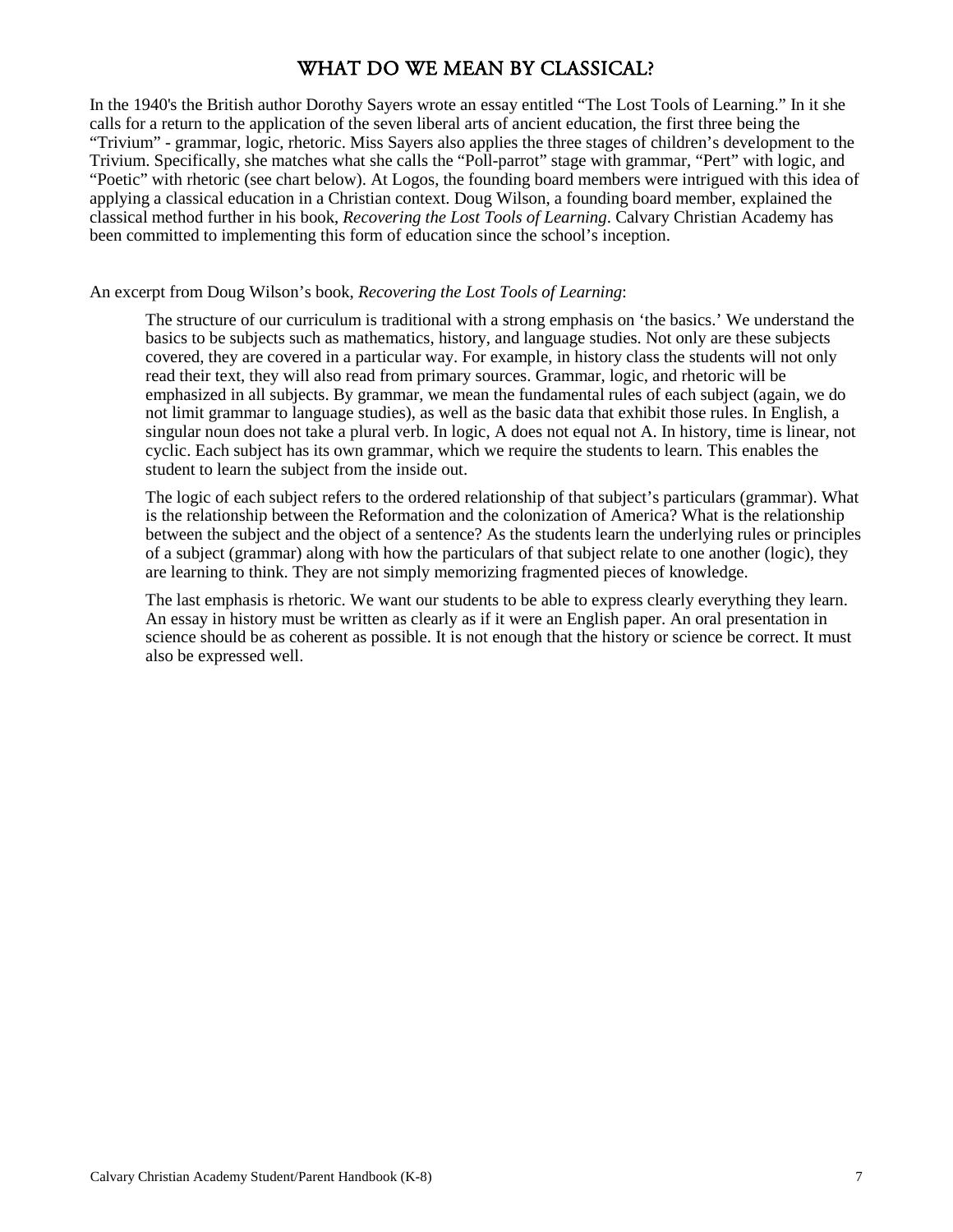# LOST TOOLS OF LEARNING CHART

<span id="page-9-0"></span>The following material is drawn from the essay "The Lost Tools of Learning" by Dorothy Sayers. It illustrates the applications of the Trivium (Grammar, Logic, Rhetoric) we use.

| <b>Beginning Grammar</b><br>(Pre-Polly)                                                                                                                                                                                                                                                                                   | <b>GRAMMAR</b><br>(Poll-Parrot)                                                                                                                                                                                                                                                                                                                          | <b>LOGIC</b><br>(Pert)                                                                                                                                                                                                                                                                                                   | <b>RHETORIC</b><br>(Poetic)                                                                                                                                                                                                                                                                                                                    |
|---------------------------------------------------------------------------------------------------------------------------------------------------------------------------------------------------------------------------------------------------------------------------------------------------------------------------|----------------------------------------------------------------------------------------------------------------------------------------------------------------------------------------------------------------------------------------------------------------------------------------------------------------------------------------------------------|--------------------------------------------------------------------------------------------------------------------------------------------------------------------------------------------------------------------------------------------------------------------------------------------------------------------------|------------------------------------------------------------------------------------------------------------------------------------------------------------------------------------------------------------------------------------------------------------------------------------------------------------------------------------------------|
| Grades K-2                                                                                                                                                                                                                                                                                                                | Grades 3-6                                                                                                                                                                                                                                                                                                                                               | Grades 7-9                                                                                                                                                                                                                                                                                                               | Grades 10-12                                                                                                                                                                                                                                                                                                                                   |
| Approx. ages 4-8                                                                                                                                                                                                                                                                                                          | Approx. ages 9-11                                                                                                                                                                                                                                                                                                                                        | Approx. ages 12-14                                                                                                                                                                                                                                                                                                       | Approx. ages 15-18                                                                                                                                                                                                                                                                                                                             |
| <b>Student</b><br><b>Characteristics:</b>                                                                                                                                                                                                                                                                                 | <b>Student Characteristics:</b>                                                                                                                                                                                                                                                                                                                          | <b>Student Characteristics:</b>                                                                                                                                                                                                                                                                                          | <b>Student Characteristics:</b>                                                                                                                                                                                                                                                                                                                |
| 1. Obviously excited<br>about learning<br>2. Enjoys games,<br>stories, songs,<br>projects<br>3. Short attention<br>span<br>4. Wants to touch,<br>taste, feel, smell, see<br>5. Imaginative,<br>creative                                                                                                                   | 1. Excited about new, interesting<br>facts<br>2. Likes to explain, figure out, talk<br>3. Wants to relate own experiences<br>to topic, or just to tell a story<br>4. Likes collections, organizing<br>items<br>5. Likes chants, clever, repetitious<br>word sounds (e.g. Dr. Seuss)<br>6. Easily memorizes<br>7. Can assimilate another<br>language well | 1. Still excitable, but needs<br>challenges<br>2. Judges, critiques, debates,<br>critical<br>3. Likes to organize items,<br>others<br>4. Shows off knowledge<br>5. Wants to know "behind the<br>scenes" facts<br>6. Curious about Why? for most<br>things<br>7. Thinks, acts as though more<br>knowledgeable than adults | 1. Concerned with<br>present events,<br>especially in own life<br>2. Interested in justice,<br>fairness<br>3. Moving toward<br>special interests, topics<br>4. Can take on<br>responsibility,<br>independent work<br>5. Can do synthesis<br>6. Desires to express<br>feelings, own ideas<br>7. Generally idealistic                            |
| <b>Teaching Methods:</b>                                                                                                                                                                                                                                                                                                  | <b>Teaching Methods:</b>                                                                                                                                                                                                                                                                                                                                 | <b>Teaching Methods:</b>                                                                                                                                                                                                                                                                                                 | <b>Teaching Methods:</b>                                                                                                                                                                                                                                                                                                                       |
| 1. Guide discovering<br>2. Explore, find things<br>3. Use lots of tactile<br>items to illustrate<br>point<br>4. Sing, play games,<br>chant, recite, color,<br>draw, paint, build<br>5. Use body<br>movements<br>6. Short, creative<br>projects<br>7. Show and Tell,<br>drama, hear/read/tell<br>stories<br>8. Field trips | 1. Lots of hands-on work, projects<br>2. Field trips, drama<br>3. Make collections, displays,<br>models<br>4. Integrate subjects through above<br>means<br>5. Categorize, classify<br>6. Recitations, memorizations,<br>catechisms<br>7. Drills, games<br>8. Oral/written presentations                                                                  | 1. Time lines, charts, maps<br>(visual materials)<br>2. Debates, persuasive reports<br>3. Drama, reenactments, role-<br>playing<br>4. Evaluate, critique (with<br>guidelines)<br>5. Formal logic<br>6. Research projects<br>7. Oral/written presentations<br>8. Guest speakers, trips<br>9. Socratic Discussion          | 1. Drama, oral<br>presentations<br>2. Guide research in<br>major areas with goal of<br>synthesis of ideas<br>3. Many papers,<br>speeches, debates<br>4. Give responsibilities,<br>e.g. working with<br>younger students,<br>organize activities<br>5. In-depth field trips,<br>even overnight<br>6. World view<br>discussion/written<br>papers |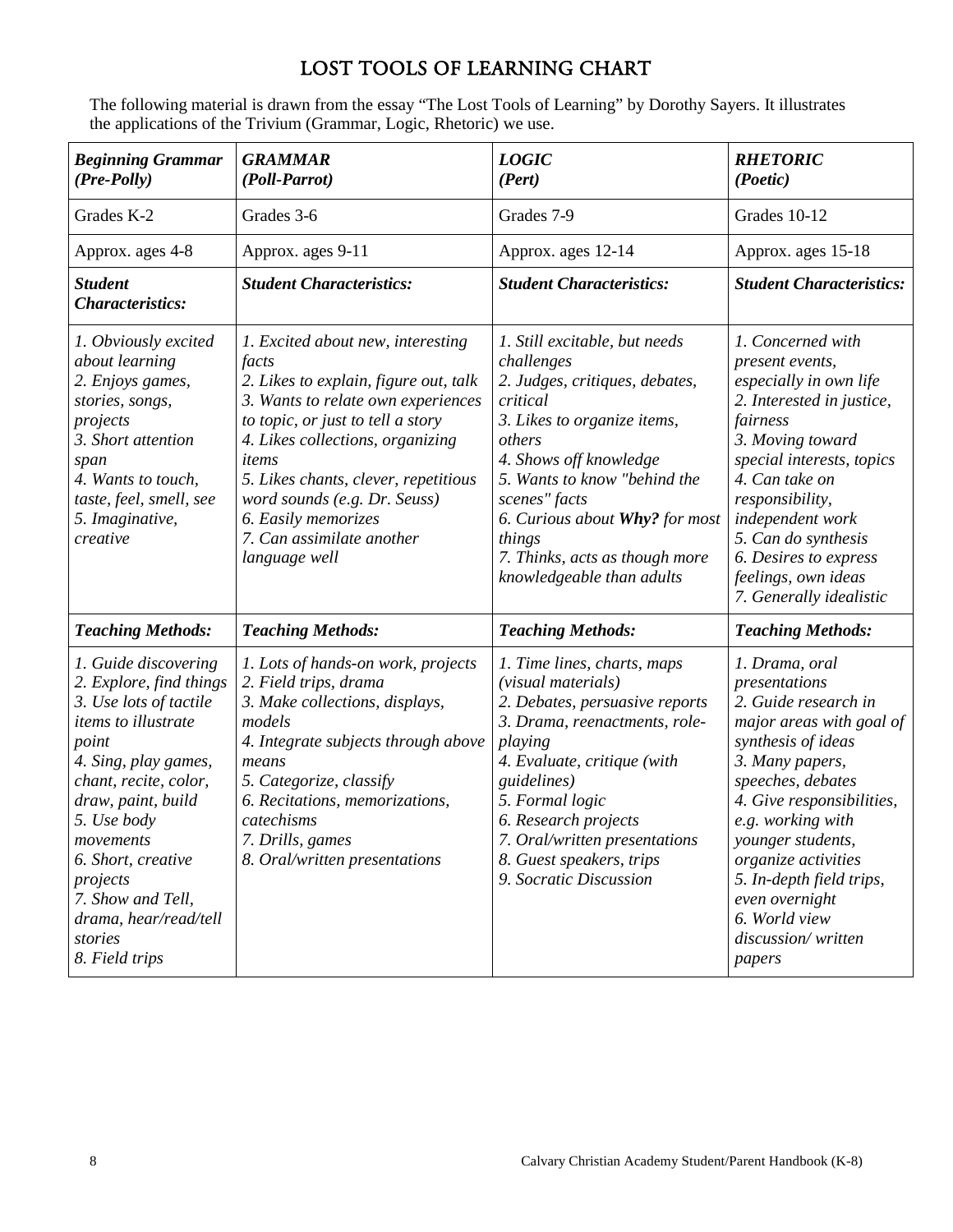<span id="page-10-1"></span><span id="page-10-0"></span>

| PE                                       | Art                                                                          | Latin                                                          | <b>Science</b>                                                             | Geography                                                                         | History &                                 | Math                  | English               | Reading                                                                                       | <b>Bible</b>                                                                                            |                                            |                  |                                                          |
|------------------------------------------|------------------------------------------------------------------------------|----------------------------------------------------------------|----------------------------------------------------------------------------|-----------------------------------------------------------------------------------|-------------------------------------------|-----------------------|-----------------------|-----------------------------------------------------------------------------------------------|---------------------------------------------------------------------------------------------------------|--------------------------------------------|------------------|----------------------------------------------------------|
|                                          |                                                                              |                                                                |                                                                            | -Major Land Forms<br>-Washington<br>-Columbus<br>(BJU and A Beka)<br>7 Continents | -Bradford/Pilgrims<br>-Family & Community | Saxon K               |                       | 1, On Track and<br>All Aboard)<br>and Write (Level<br>Sing, Spell, Read                       | ${\it Bible\phantom{ }}$ ${\it Tuths\phantom{ }}$ ${\it K}$<br>BJU                                      |                                            | N                |                                                          |
| (Alpha Omega Press)<br>Horizons P.E. K-2 | (Beginning Drawing and Painting)<br>I Can Do All Things<br>by Barry Stebbing |                                                                | Good Science for Home and<br>Christian Schools, Book 1<br>by Richard Bliss | -Maps<br>-Famous Inventors<br>(BJU and A Beka)                                    | -Family History<br>-Colonial Life         | BJU Math 1            | Shurley English 1     | and Write (Level<br>1, Off We Go)<br>Sing, Spell, Read,                                       | Bible Truths 1<br>BJU                                                                                   | Beginning Grammar Level (Pre- Polly Stage) | Ist              |                                                          |
|                                          |                                                                              |                                                                | BJU Science 2                                                              | (Veritas Press)<br>Ancient Egypt                                                  | Old Testament &                           | BJU Math 2            | Shurley English 2     | Comprehension Guides<br>Reading<br>(See CCA Literature<br>List)<br>Trophies<br>Harcourt Brace | Bible Truths 2<br>BJU                                                                                   |                                            | 2nd              |                                                          |
|                                          |                                                                              |                                                                | BJU Science 3                                                              | (Veritas Press)<br>Greece & Rome                                                  | New Testament,                            | BJU Math 3            | Shurley English 3     | Comprehension Guides<br>See CCA Literature<br>Reading<br>List)<br>Heath Reading               | <b>Bible Truths 3</b><br>BJU                                                                            |                                            | <sup>3rd</sup>   |                                                          |
|                                          |                                                                              |                                                                | BJU Science 4                                                              | Reformation<br>Renaissance &<br>(Veritas Press)                                   | Middle Ages,                              | <b>BJUN</b><br>Math 4 | Shurley:<br>English 4 | (See CCZ<br>Guides<br>Reading<br>Literature List)<br>Comprehension                            | Press<br>Classical Academic<br>God's Great<br>(Genesis to Ruth)<br>Covenant: OT <sub>1</sub> ,          |                                            | $4\mathrm{t\!p}$ | Calvary Christian Academy Elementary Curriculum Overview |
| (Alpha Omega Press)<br>Horizons P.E. 3-5 | by Barry Stebbing<br>Feed My Sheep                                           | Latin For Children, Primer A and B<br>Classical Academic Press | BJU Science 5                                                              | (Veritas Press)                                                                   | Explorers to 1815                         | BJU Math 5            | Shurley English 5     | Literature List)<br>Comprehension<br>Reading<br>(See CCA<br>Guides                            | Press<br><b>Classical Academic</b><br>Sanuel to Malachi)<br>Covenant: OT <sub>2</sub> (r<br>God's Great | Grammar Level (Poll-Parrot Stage)          | ţф               |                                                          |
|                                          |                                                                              |                                                                | BJU Science 6                                                              | (Veritas Press)                                                                   | 1815 to Present                           | BJU Math 6            | Shurley English 6     | Comprehension<br>Reading<br>Literature List)<br>(See CCA<br>Guides                            | Press<br>Classical Academic<br>Covenant: New<br>Testament I,<br>God's Great                             |                                            | ęф               |                                                          |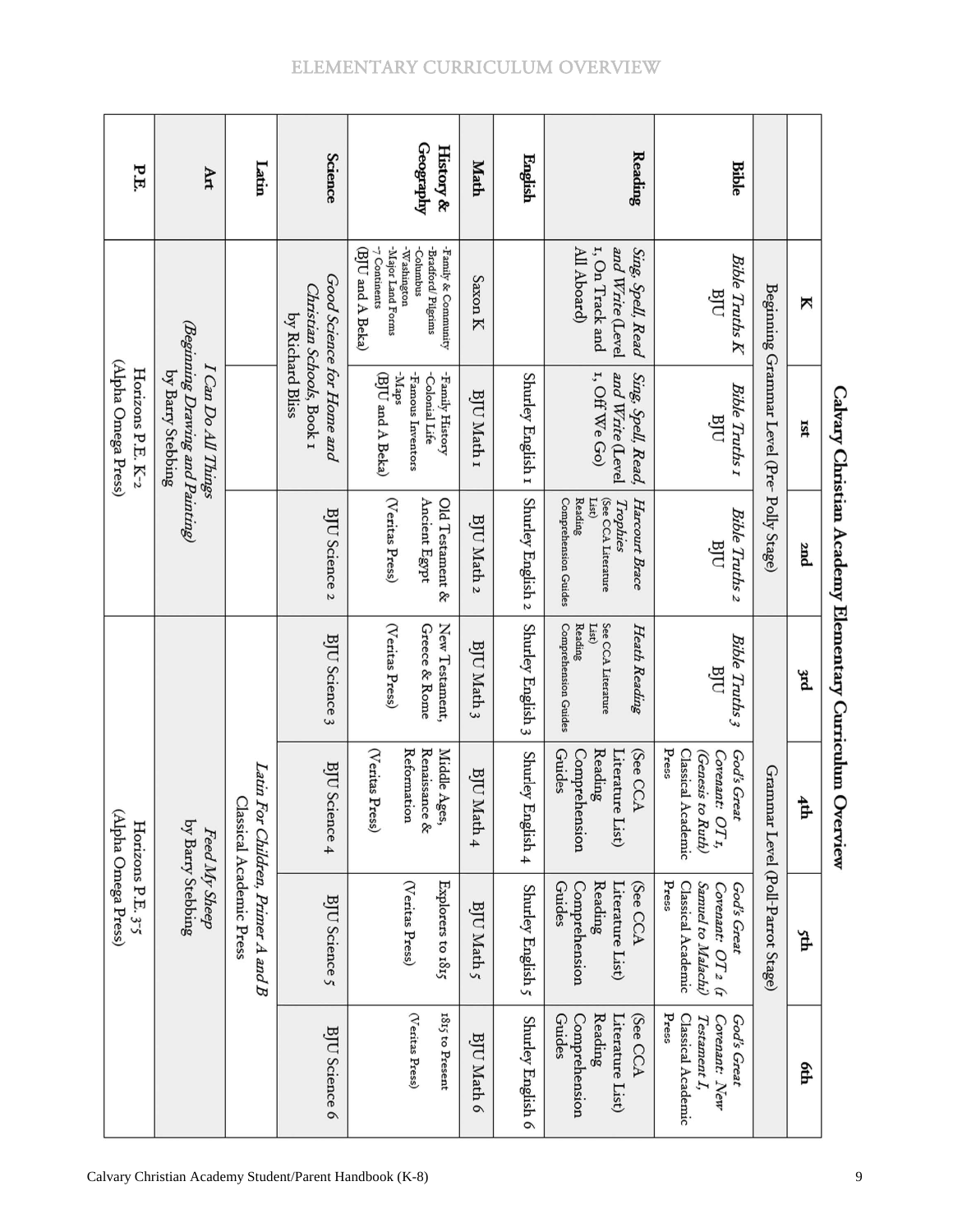|                                | 7 <sup>th</sup>                                                                                      | 8 <sup>th</sup>                                                                                     |  |  |
|--------------------------------|------------------------------------------------------------------------------------------------------|-----------------------------------------------------------------------------------------------------|--|--|
|                                | Logic Level (Pert Stage)                                                                             |                                                                                                     |  |  |
| <b>Bible</b>                   | New Testament II                                                                                     | The Gospels/Acts                                                                                    |  |  |
| English                        | English 7<br>Shurley English/CCA Lit. List                                                           | English 8<br>Shurley English/CCA Lit. List                                                          |  |  |
| <b>History</b>                 | Christendom<br>A Beka /Bob Jones /<br><b>Beautiful Feet</b>                                          | Modernity (Age of<br><b>Exploration to Present)</b><br>A Beka /Bob Jones /<br><b>Beautiful Feet</b> |  |  |
| Logic                          |                                                                                                      | Logic I                                                                                             |  |  |
| Math                           | BJU Fundamentals of Math                                                                             | Saxon Pre-Algebra                                                                                   |  |  |
| Science                        | A Beka Science 7                                                                                     | A Beka Science 8                                                                                    |  |  |
| <b>Music</b>                   | The Listener: Perspectives in Music for Christian Schools<br><b>BJU</b> Press                        |                                                                                                     |  |  |
| Art                            | God and the History of Art I<br>by Barry Stebbing                                                    |                                                                                                     |  |  |
| P.E.                           | Horizons Physical Education 6-8<br>Alpha Omega Publications                                          |                                                                                                     |  |  |
| <b>Electives</b>               | Foreign Language, Music, Art, Computers, Journalism,<br>and other electives available by arrangement |                                                                                                     |  |  |
| Foreign<br>Lang./Communication | Latin in the Christian Trivium                                                                       | Greek, Spanish, Hebrew, or other<br>available as Electives by special<br>arrangement                |  |  |

# Calvary Christian Academy Junior High Curriculum Overview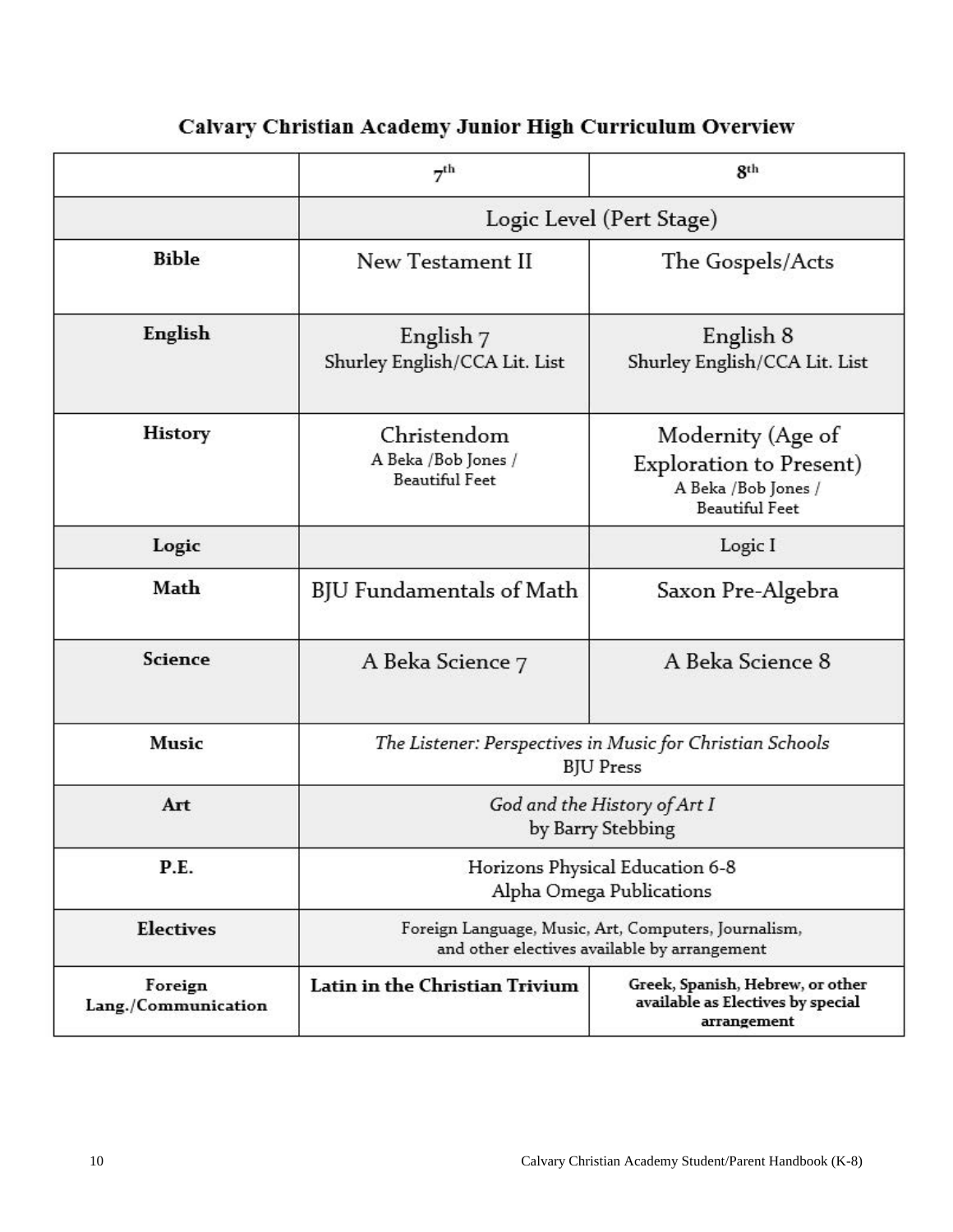# LEARNING DISABILITIES

This policy applies to all students and teachers in all the classrooms of Calvary Christian Academy.

- Severe Learning Disability: Any condition in a potential student which would require a separate classroom, program, and staff in order to provide the educational services desired by the parents. (*e.g*. Down's syndrome, deaf/mute, blind, etc.)
- Learning Disability: Any condition in a potential student or student which does not require a separate classroom, program, and staff in order to provide the education services desired by the parents. (*e.g*. Hyperactivity, Attention Deficit Disorder, dyslexia, etc.) For the purposes of this policy, it is not important whether or not the condition was accurately diagnosed and is a genuine learning disability.

#### *Guidelines:*

- 1. Children with a severe learning disability will not be admitted to Calvary Christian Academy due to the lack of adequate staff, funding, and facilities.
- 2. Children who have been diagnosed as having a learning disability will be required to meet the same academic standards as all the other children in their grade level.
- 3. Children who have been diagnosed as having a learning disability will be given as much individual instruction and encouragement as their classmates.

# ADMISSIONS

<span id="page-12-0"></span>Calvary Christian Academy admits students of any race to all rights, privileges, programs, and activities generally made available to all students. Calvary Christian Academy practices a biblical philosophy of admissions, not discriminating on the basis of race, sex, color, or national origin in the administration of its policies, admissions, scholarships, athletic, and other school- directed programs.

#### Admission Procedures:

- A. Upon return of a completed application, an interview with the family will be arranged with the admissions committee.
- B. After the interview, and after reviewing all other required materials (as stated on the application form), the committee will make the decision whether or not to admit the student. After admission, placement exams are administered to new students to ensure proper placement in reading and math.
- C. The committee will then notify the parents of the decision regarding acceptance. If accepted, the parents will receive an Admissions Packet, including a Transfer of Records form, if the student attended another school previously.

Admission Requirements for the Student:

- A. A child must have reached the age of three years and be fully "potty-trained" by September 1 of the fall in which he would be entering Preschool (four years for Pre-Kinder, five years for Kindergarten, six years for  $1<sup>st</sup>$  grade, etc.).
- B. If a child has successfully completed the previous school year and his schoolwork and behavior compare favorably to the comparable grade at CCA, the child will likely be placed in the grade for which he is applying. However, if through the administration of the entrance exam or other evidence, it is determined that the child may not be adequately prepared for the next sequential grade level, it may be necessary that he repeat the previous grade.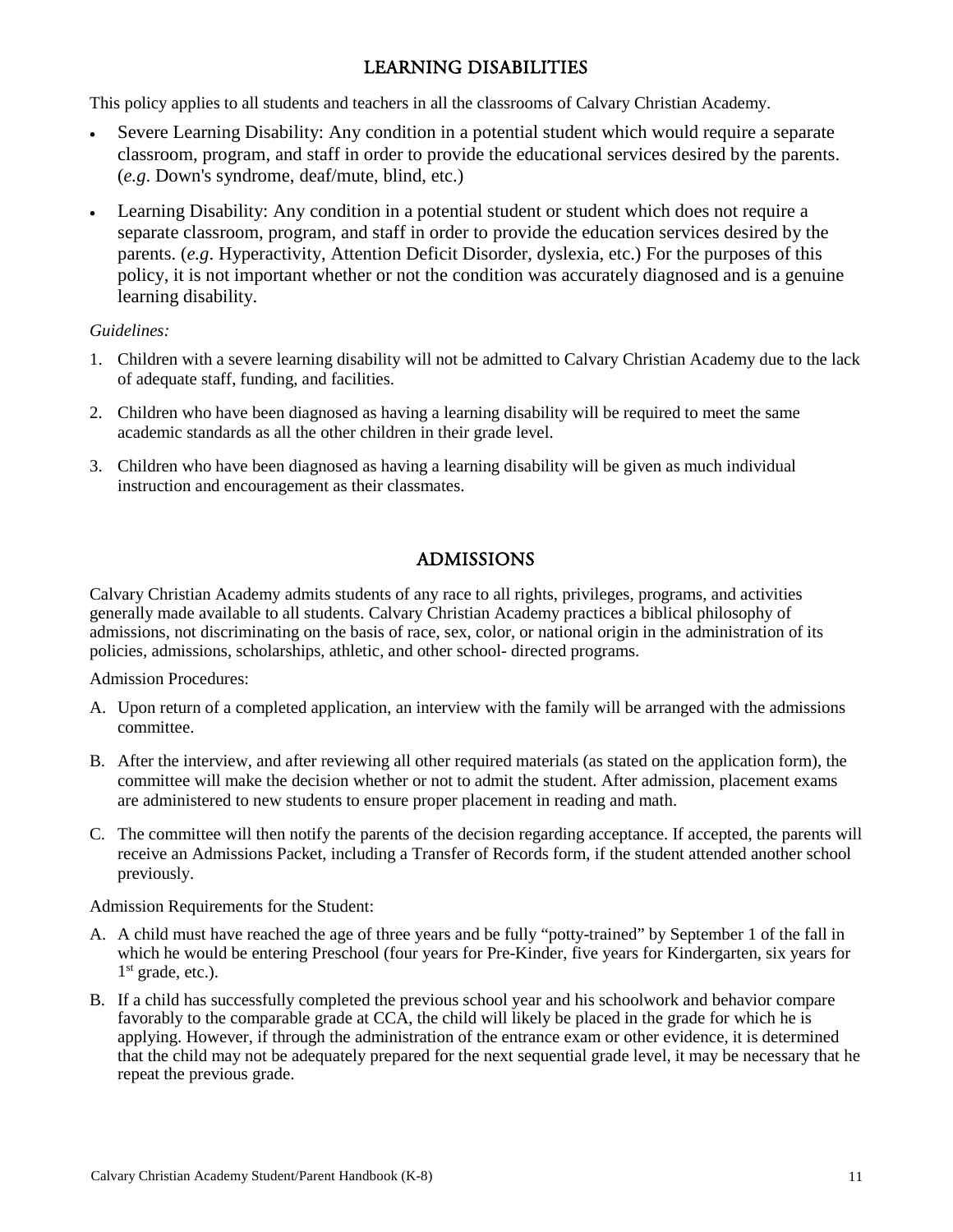Admission Requirements for the Parents:

- A. Though not required to be Christians, the parents of students in CCA should have a clear understanding of the biblical philosophy and purpose of Calvary Christian Academy. This understanding includes a willingness to have their child exposed to the clear teaching (not forced indoctrination) of the school's Statement of Faith in various and frequent ways within the school's program.
- B. The parents should be willing to cooperate with all the written policies of Calvary Christian Academy. This is most important in the area of discipline (see Discipline Guidelines and School Rules) and school-work standards, as well as active communication with the respective teacher(s) and administration.

#### PARENT INVOLVEMENT

<span id="page-13-0"></span>"Fathers, do not provoke your children to anger, but bring them up in the discipline and instruction of the Lord" Eph. 6:4.

As a support and extension of the family unit, Calvary Christian Academy considers the family to be of first importance to a child. God, through His Word, the Bible, indicates that the family is the most important human institution He designed, since He compares it to the relationship believers have with Christ and the Father. Therefore, at CCA we are continually seeking ways to actively involve the parents, siblings, and grandparents of our students in the programs of the school.

Below are just a few ways we do this. Please feel free to ask if you would like to try additional ideas.

- A. Visit the school/class at any time. (Simply call ahead out of courtesy to the teacher.)
- B. Assist in the classroom, regularly or infrequently. (Again, arrangements should be made with the teacher concerned.)
- C. Act as chaperone on field trips and/or library visits.
- D. Serve as a story-reader, song-leader (in K-3), guest artist or offer your special talents.
- E. With permission and arrangements with the teacher, present your vocation to the class.
- F. Share your experiences, trips, vacations, as they may relate to an area of study in a class.
- G. Volunteer your help in the preparations for the many tasks related to the annual fundraiser.
- H. Help host class parties at home or in the classroom.
- I. Attend all Parent-Teacher Conferences that are formally conducted each year. Informal conferences may be held anytime at the parent's request.
- J. Closely monitor and praise your child's progress by reading all teacher notes and student papers sent home!
- K. Teach an elective course.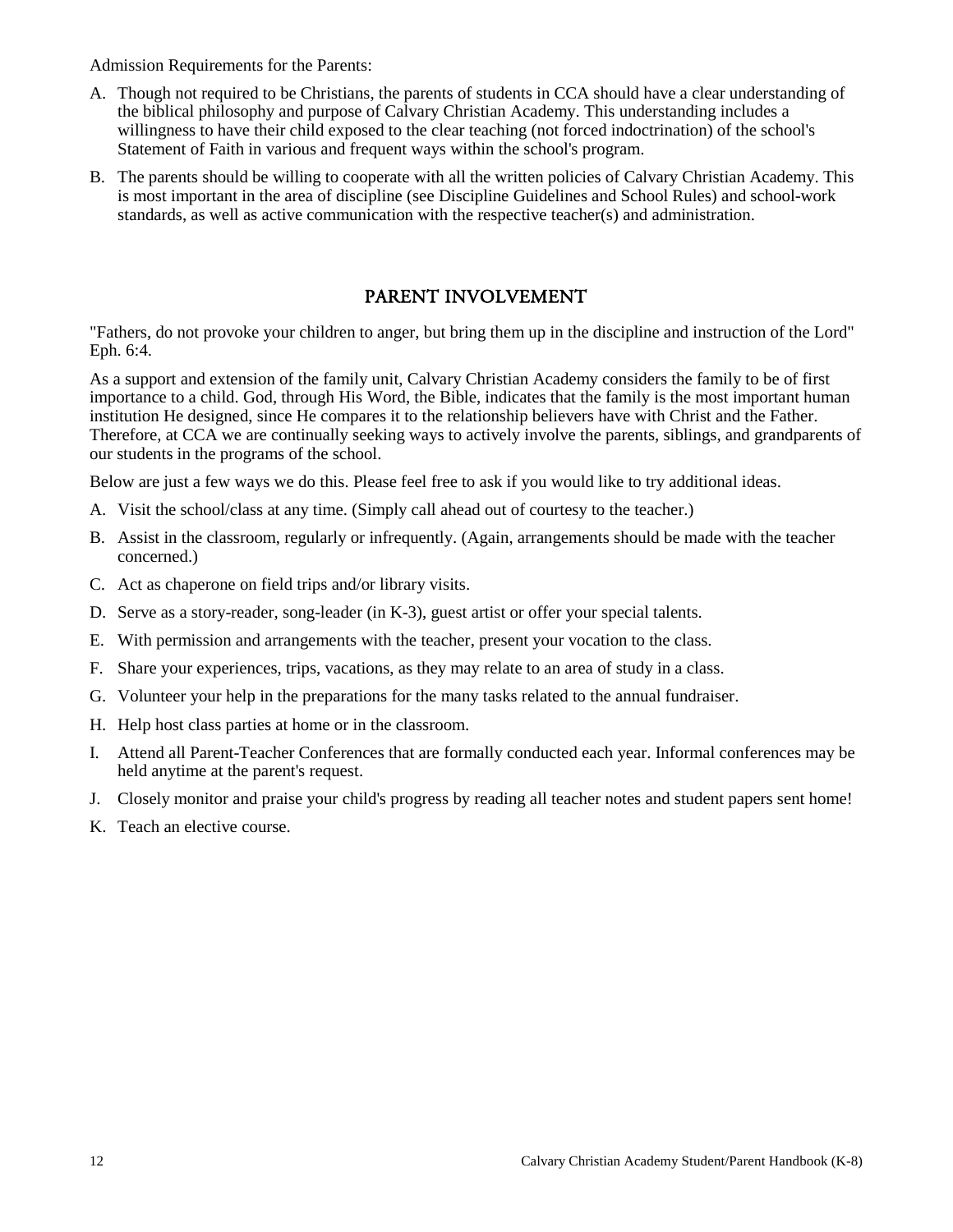# STUDENT HEALTH RECORDS

- <span id="page-14-0"></span>A. All students attending Calvary Christian Academy must have on record with the school office, either a current immunization record or an exemption statement according to New Mexico Code, before entering school in the fall. Standard immunization record forms may be obtained from the family doctor and a copy given to the school office.
- B. Before the school will issue any medication to a student, we must receive written parental permission. In order to facilitate the general dispensing of non-prescription medicine (e.g. Tylenol  $&$  Tums), we have a form available for parents to grant a year's general permission to the school to issue non-prescription medicines to their student(s). This form will be kept in the student's file. No prescription medicines will be dispensed without written parental permission each time.
	- a. Other forms necessary for student health records that can be obtained from the school office are:
	- b. Health History: Describes the basic health/illness history of each student.
	- c. Emergency Form: Lists the emergency contact names and phones numbers of people who may need notification in a medical emergency. Includes signed waiver in order to facilitate necessary surgical action.

#### GUIDELINES FOR KEEPING SICK CHILDREN HOME

<span id="page-14-1"></span>**Colds**: Please keep your child at home if he has a fever over 100 degrees or is experiencing discomfort that would interfere with his ability to perform in school (i.e. uncontrollable coughing, severe lack of energy).

**Conjunctivitis (pinkeye)**: Follow your doctor's advice for returning to school.

**Diarrhea/Vomiting**: A child with diarrhea and / or vomiting should stay at home and return to school only after being symptom-free for 24 hours.

**Fever**: The child should remain at home with a fever greater than 100 degrees. The child can return to school after he has been fever free for 24 hours (without fever-reducing medicine such as Tylenol or Motrin).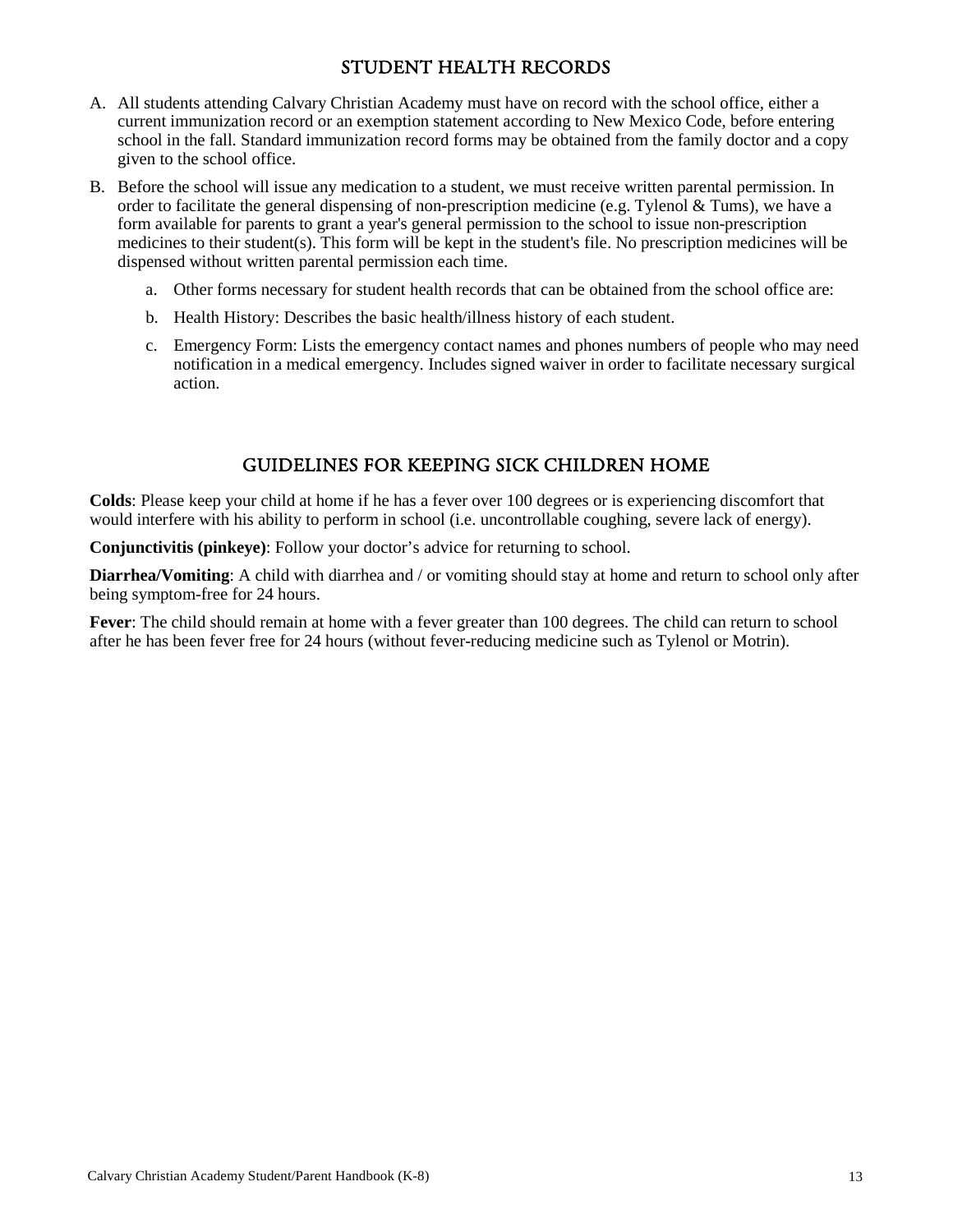# ELEMENTARY CURRICULUM GOALS

<span id="page-15-0"></span>In keeping with our understanding and practice of the Grammar Stage methodology (see School Goals) and its approximate correlation to the elementary years, we have divided each area below into Goals and Memory sections. The Goals are those basic principles we seek to achieve throughout the elementary years. The Memory section contains an abbreviated list of material (the Grammar) we seek to have the students commit to memory through repetition within that subject area.

#### **BIBLE GOALS**: We seek to:

- A. Have the students read the actual text for themselves vs. only prescribed verses.
- B. Encourage the students to understand the verses in context, along with other good interpretation principles.
- C. Let the scriptures speak for themselves with clarifications and illustrations by the teacher.
- D. Show the students the richness and requirements of the Bible.
- E. Teach the biblical pattern of salvation; Law before Grace.
- F. Encourage each student to come to the Father, through the Son, and grow in their knowledge and love of Him.

MEMORY: The students will recall:

- A. The entire list of books of the Bible in correct order.
- B. The major attributes of God, i.e. Loving, Just, Omnipresent, Omniscient, Creator, etc.
- C. The names and significance of Adam, Abraham, Moses, David, Paul, Peter, etc.
- D. The major acts and themes of the Gospels: Jesus' birth, miracles, crucifixion, resurrection.
- E. The Ten Commandments

#### **ENGLISH GOALS**: We seek to:

- A. Equip every student with the skills necessary for good writing, including correct spelling and grammar, pleasing style, clarity of focus, proof-reading, and self-correcting.
- B. Put a major emphasis on good writing by requiring the students to write often and correctly in each subject area.
- C. Encourage clear thinking by the students through requiring clear, focused writing.
- D. Introduce the students to many styles of writing using the Bible and other high quality literature.

#### MEMORY: The students will recall:

- A. The names and functions of a noun, verb, adverb, adjective, preposition, etc.
- B. Basic spelling rules.
- C. Correct punctuation marking and capitalization rules.

#### **READING GOALS**: We seek to:

- A. Use phonics as the primary building blocks for teaching students to read.
- B. Encourage the students to read correctly as soon as possible (normally in Kindergarten or first grade).
- C. Introduce the students to high-quality children's literature as soon as possible through our literature program.
- D. Carefully monitor the student's reading abilities to ensure he is at a reasonable level, is comprehending adequately, and is reading fluently, both orally and silently. This includes the proper use of word-attack skills.
- E. Integrate, wherever possible, other subjects into reading, such as history and science.
- F. Foster a life-long love of reading and high quality literature, especially the Scriptures, after being taught to recognize the characteristics of such literature.

#### MEMORY: The students will recall:

- A. The vowels and their sounds.
- B. The consonants and their sounds.
- C. The definitions of plot, character, fiction, non-fiction, biography, etc.
- D. Oral reading skills.
- E. Their favorite authors.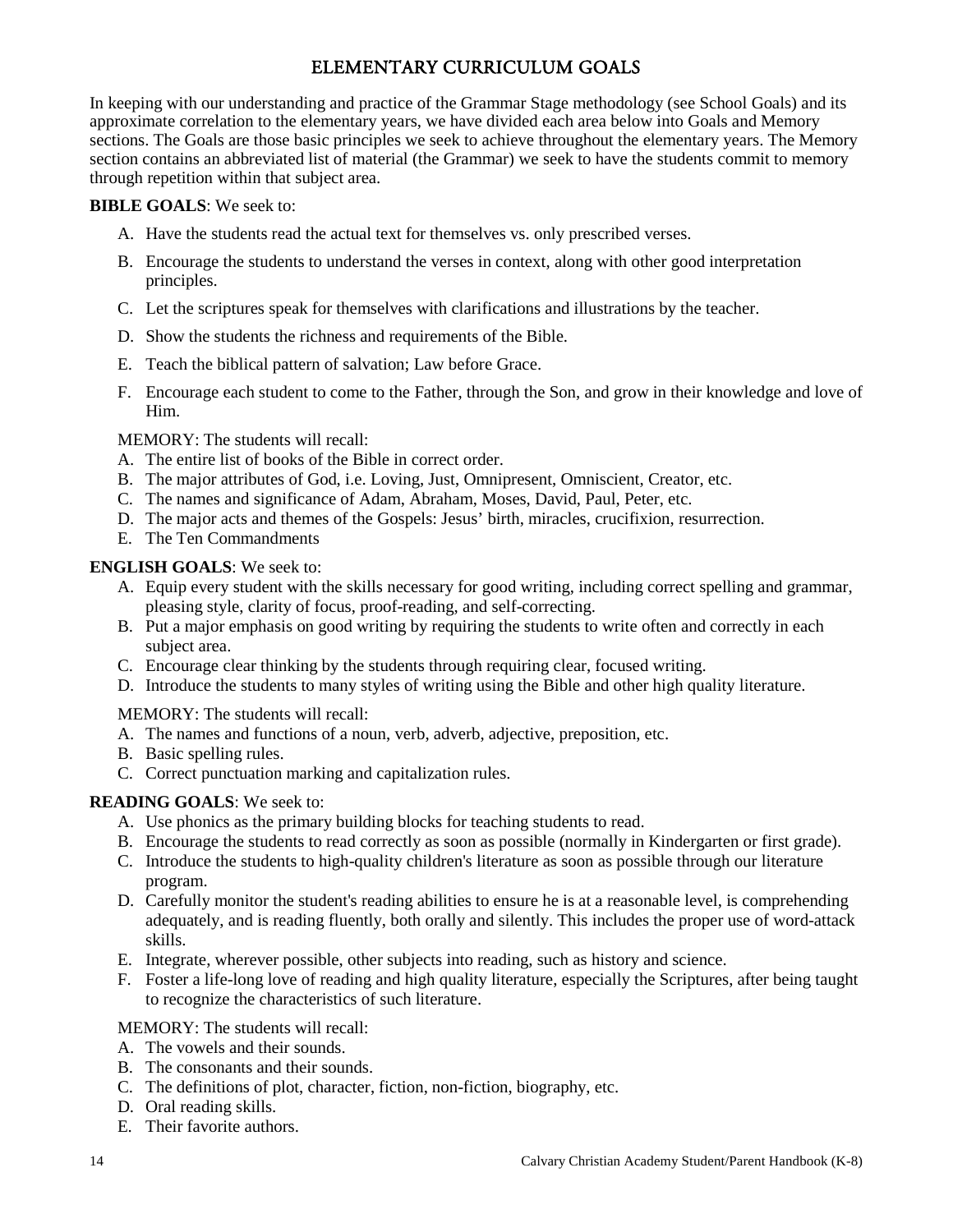#### **LATIN GOALS**: We seek to:

- A. Instruct the students in the fundamental vocabulary and grammar of Latin to better their fundamental understanding of English, the history and writings of Western Civilization, and the understanding of Romance languages.
- B. Reinforce the students' understanding of the reasons for, and the use of, the parts of speech being taught in our traditional English grammar class work, e.g. plurals, nouns, verbs, prepositions, direct objects, tenses, etc.
- C. Cultivate study and logical thinking which are inherent in the study of Latin.

#### MEMORY: The students will recall:

- A. The vocabulary introduced and used.
- B. The first and second declensions of nouns.
- C. The first and second conjugations for active verbs.
- D. Other chants, including verb examples and pronouns.
- E. Subject-noun agreement.
- F. Noun-adjective agreement
- G. Forming questions and commands.

#### **MATHEMATICS GOALS**: We seek to:

- A. Ensure that the students have a thorough mastery of basic mathematical functions and tables.
- B. Put an emphasis on conceptual, as well as practical, understanding through the frequent use of story problems.
- C. Illustrate God's unchanging character through the timeless, logical mathematical systems He gave to man through His gift of reason.

#### MEMORY: The students will recall:

- A. The four basic mathematics properties; i.e. addition, subtraction, multiplication, division, and their uses.
- B. Multiplication facts to 12.
- C. Addition and subtraction facts to 20.
- D. All aspects of telling time, reading thermometers, and identifying dates.
- E. All cardinal directions and basic geometric shapes.

#### **HISTORY/GEOGRAPHY GOALS**: We seek to:

- A. Teach the students that God is in control of History and He will determine its ultimate outcome.
- B. Enable the students to see God's hand in the history of the world and the United States, specifically by illustrating the effect His people have had on history.
- C. Broaden the students' understanding of history and geography as the students mature, specifically by deepening the level of exposure and research into various topics kindergarten through sixth grade.
- D. Make history and geography "come alive" for the students through the use of a unit approach to history and its related areas and by using many forms of information and research, e.g. biographies, illustrations, field trips, guest speakers, music, art, foods, architecture, etc.

#### MEMORY: The students will recall:

- A. The names and capitals of all fifty United States.
- B. The names of most major countries of the world.
- C. Key figures in history; e.g. Homer, Martin Luther, George Washington, etc.
- D. Key dates and their significance in history; e.g. Fall of Rome, 1492, 1620, 1776, etc.
- E. Preambles to the Declaration of Independence and the U.S. Constitution.

#### **SCIENCE GOALS**: We seek to:

- A. Teach that the biblical creation account is true and that the theory of evolution is false.
- B. Teach the students the basic elements of both accounts and that both systems are based on either sound or unsound faith.
- C. Show the students that, because God made the universe, it has inherent order which in turn makes it possible to hypothesize and experiment (scientific method), as well as to identify, classify, and categorize elements of creation.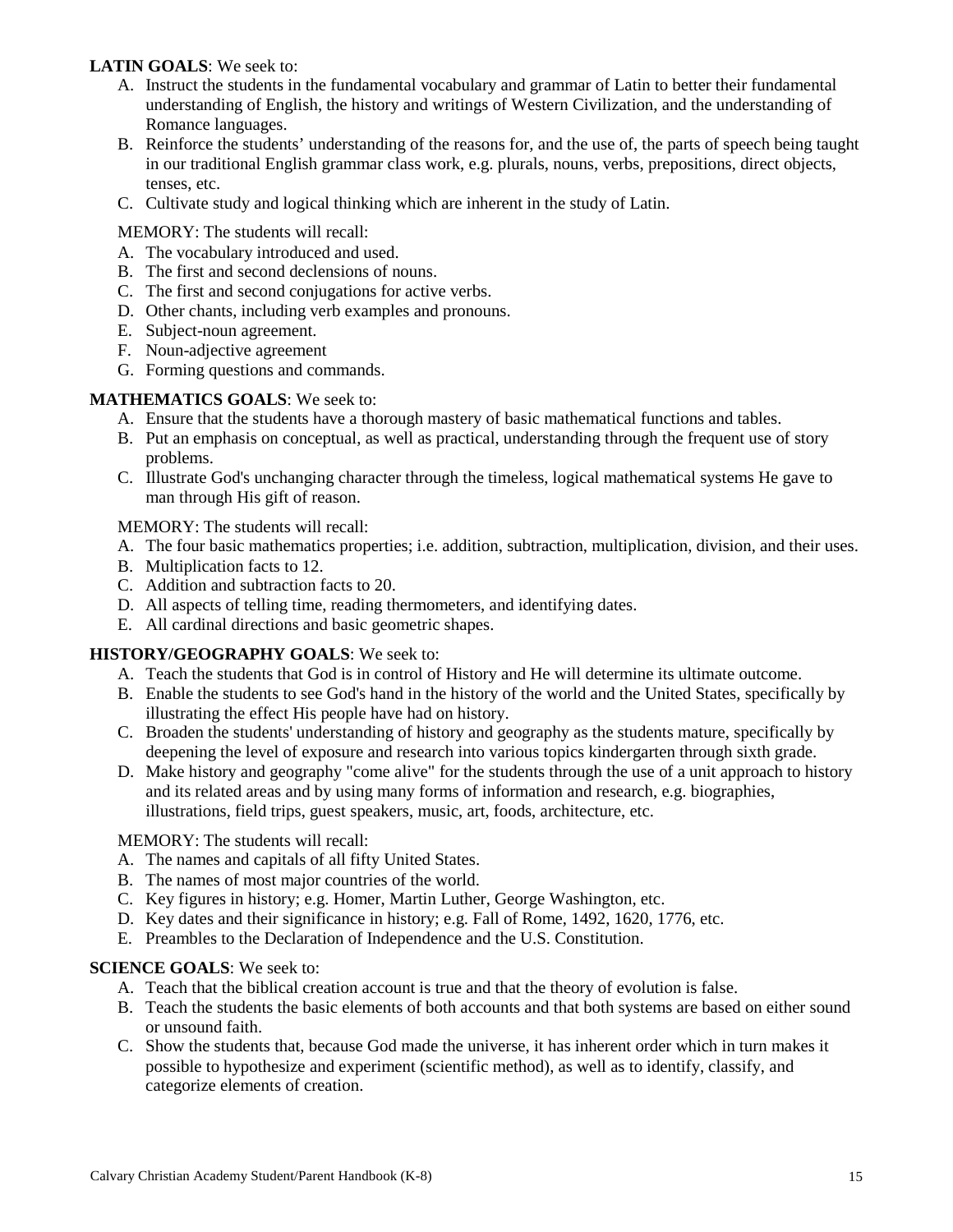- D. Treat the study of science as a part of the study of history. That is, show the students the natural integration between the advances, individuals, and applications of science, with the development of historical events within the cultures studied.
- E. Use many forms of instruction to teach science, particularly identifying, classifying, categorizing, integrating with history and math, as well as experiments, demonstrations, collecting, field trips, and guest speakers.

MEMORY: The students will recall:

- A. The work of each of the six days of Creation.
- B. The basic anatomy of the human body.
- C. The major classifications and fields of science.
- D. The basic steps to the scientific method.

#### **ART GOALS**: We seek to:

- A. Teach all our students the basic fundamentals of drawing to enable them to create adequate renderings.
- B. Encourage the students to appreciate and imitate the beauty of the creation in their own works.
- C. Introduce the students to masters' works of the Western culture.
- D. Equip the students to knowledgeably use a variety of art media.

MEMORY: The students will recall:

- A. The primary and secondary colors.
- B. The use of perspective in drawing.
- C. The basic techniques for shading.
- D. At least four famous artists.

#### **PHYSICAL EDUCATION GOALS**: We seek to:

- A. Systematically work with the students to teach them basic exercises and game skills.
- B. In cooperation with the families, encourage the students to establish and maintain good health.
- C. To enhance biblical patterns of behavior through activities requiring cooperation, teamwork, and general good sportsmanship.

MEMORY: The students will recall:

- A. The benefit specific exercises provide for various body parts.
- <span id="page-17-0"></span>B. The function of different muscles and how to strengthen them.

# Latin/Greek

Considering the sheer number of years and number of quality schools wherein the teaching of Latin/Greek was an integral part of any good academic training, the instruction in Latin/Greek at Calvary Christian Academy should need no explanation or defense. However, like many traditional particulars of good education lost in the name of "modern" or "progressive", Latin/Greek's advantages have been neglected and forgotten by a couple of generations. Latin was regularly taught even in American high schools as late as the 1940s. It was considered necessary to a fundamental understanding of English, the history and writings of Western Civilization, and the understanding of Romance languages.

Calvary Christian Academy teaches Latin and Greek, therefore, for two major reasons:

- A. Latin is not a "dead language", but rather a language that lives on in almost all major western languages, including English. Training in Latin not only gives the student a better understanding of the roots of English vocabulary, it also lays the foundation for learning other Latin-based languages (French, Spanish, Portuguese, Italian and Romanian). Greek is also foundational in the English language and will also enhance Bible study through word studies.
- B. Learning the grammar of Latin/Greek reinforces the student's understanding of the reasons for, and the use of, the parts of speech being taught in our traditional English class work, e.g. plurals, nouns, verbs, prepositions, direct objects, etc.

The Elementary Latin/Greek Program consists of the following basic objectives:

**Third-Fourth Grade**: Vocabulary acquisition, declensions, chants of endings. **Fifth-Sixth Grade**: More vocabulary, beginning grammar work, basic verbs, simple sentences **Seventh Grade**: More sentences, vocabulary, basic translation work, phrases, grammar **Eighth Grade**: Translation work, grammar, writing of sentences, stories, Classical background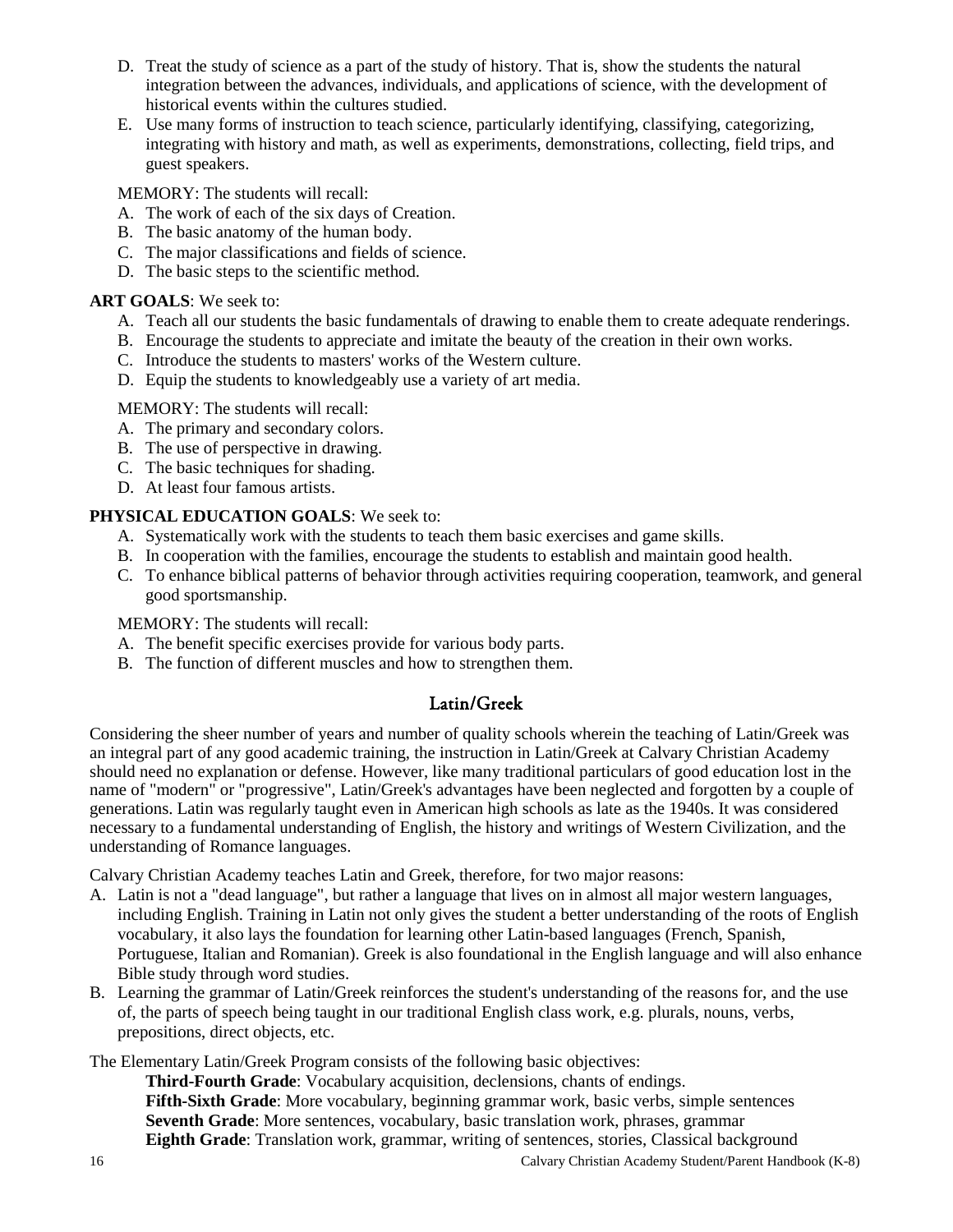# ELEMENTARY AND JUNIOR HIGH SCHOOL PROMOTION POLICY

<span id="page-18-0"></span>Elementary and junior high students currently in CCA must meet all the following basic criteria for promotion to the next successive grade:

- A. Pass at least three quarters of *reading*, *math*, and *English* (1<sup>st</sup> -8<sup>th</sup> grades), and have at least a 70% average in those classes for the entire year.
- B. Pass at least three quarters each of *history* (geography), and *science*.
- C. Failure to pass at least two quarters each of *Latin*, *Bible*, *spelling*, *art*, *music*, or *PE* will necessitate some make-up work in summer school, at the recommendation of the teacher and director.
- D. In addition, when considering promotion of students currently enrolled, special emphasis should be given to the appropriate level of mastery (see the Curriculum Guide Objective) of the following skills/subjects in the grades noted:

**Preschool to Kindergarten**: Behavioral maturity for Kindergarten.

**Kindergarten to First Grade**: Behavioral maturity and reading readiness for First Grade.

**First Grade to Second Grade**: Able to read silently and orally with adequate speed, correct use of phonetic skills, and fundamental comprehension. Able to write complete sentences with neat lettering. Able to add and subtract single-digit numbers with at least 70% accuracy.

**Second Grade to Third Grade**: Cumulative mastery of above requirements, plus: Able to read fluently and independently, using books *within one year of grade level*. Able to write neatly and correctly identify the basic parts of a sentence. Able to spell correctly with at least 70% proficiency. Able to add and subtract two-digit numbers with at least 70% accuracy.

**Third – Seventh Grade**: Cumulative mastery of above requirements, plus: satisfactory (70%) completion of curriculum objectives for this grade level.

**Eighth Grade to High School**: Academic records from grades 7 and 8 will be used as criteria for promotion to high school.

# EARLY PROMOTION POLICY

<span id="page-18-1"></span>In general, CCA does not promote students to a higher grade prior to the appropriate time. Grade level mastery includes academic performance as well as behavior and appropriate maturity level. However, in certain situations, a child may be performing significantly above their current grade level.

The following will be taken into consideration: a majority teacher recommendation, grades, and test scores. Successful completion of work over the summer may be required (vocabulary, questions, test @80% or better).

#### GRADING GUIDELINES

<span id="page-18-2"></span>Progress reports are sent home at the beginning of each school week. Report cards are sent home with the students at the end of each quarter. Teachers are required to notify parents before the end of the grading period if a student is in danger of receiving a failing grade for the quarter or the semester. Parents are encouraged to respond to the mid-term reports and the report cards via email or other communication.

All academic grading in Calvary Christian Academy uses a criterion-referenced base for evaluation. (The students' work will be evaluated against an objective standard in each class). The grade point average (GPA) is computed at the end of each quarter for secondary students. Only semester grades appear on the student's highschool transcript. The following percentages, grades, and grade points are used school-wide.

| $\%$   | Grade | <b>GPA</b> | Meaning        |
|--------|-------|------------|----------------|
| 100-90 | A     | 4.0        | Excellent      |
| 89-80  | B     | 3.0        | Surpassing     |
| 79-70  | C     | 2.0        | Satisfactory   |
| 69-60  | I)    | 1.0        | Unsatisfactory |
| $59-0$ | E     | 0.0        | Failing        |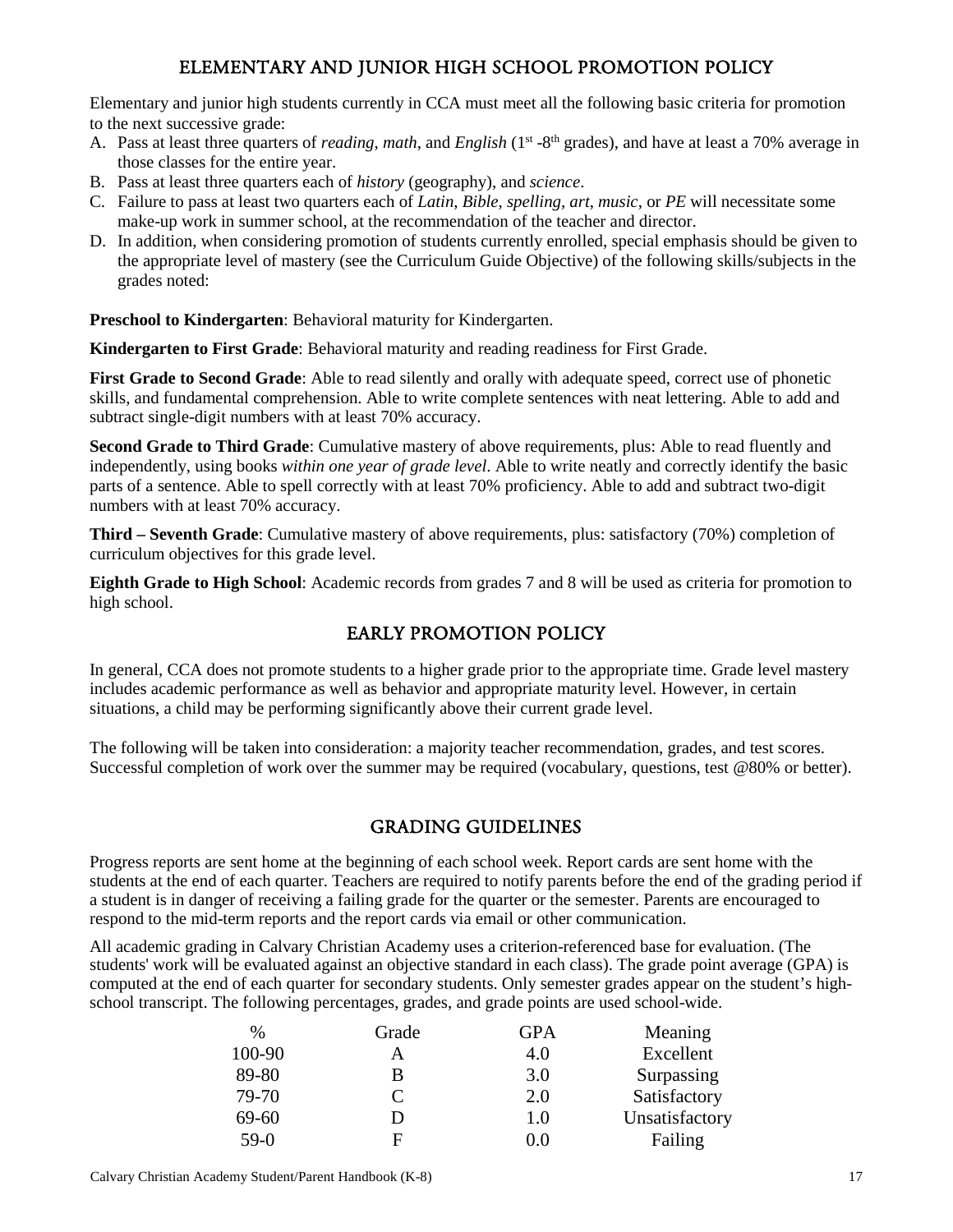# SECONDARY ACADEMIC PROBATION POLICY

<span id="page-19-0"></span>This policy is intended to provide additional motivation to students whose academic achievements are not up to their capability. If implementation of this policy would be counterproductive to this end, the secondary director may decide not to place a student on probation. A written record explaining this decision will be signed by the director and the school board president and placed in the student's file.

Secondary students are required to maintain at least a 2.0 grade-point average during any two, consecutive quarters. Exceptions will be made for students who have a grade point average of less than 2.0 but have not failed any courses during the quarter in question.

- A. If a student's GPA is below 2.0 (i.e. a "C" average), that student will be placed on academic probation during the following quarter. A parent-teacher conference will be arranged at this time.
- B. If at the end of the next quarter the student's quarter GPA has not risen to at least a 2.0, that student will be expelled.
- <span id="page-19-1"></span>C. Students who are on academic probation are ineligible to participate in extra-curricular activities.

# SECONDARY ELIGIBILITY FOR EXTRA-CURRICULAR ACTIVITIES

All CCA students participating in extra-curricular activities must maintain a GPA of 2.5 or above. This does not apply to transfer students during their first quarter of enrollment at Calvary Christian Academy.

For the good of the rest of the participants in any activity, students who are ineligible for the beginning of a season remain ineligible for participation during the entirety of that season, regardless of their grade point average for the following quarter. Similarly, if students are eligible to begin a season, they remain eligible until the end of that season.

If implementation of this policy would be counter-productive to the student's best interests, the Director may decide to restrict or not to restrict a student's eligibility. In making this decision, the Director will consider the student's academic ability as measured on standardized tests and evaluated by the secondary teachers. Exceptions to this policy will be reviewed first by the Director and then the School Board for possible approval.

#### HOMEWORK

#### <span id="page-19-2"></span>**I. Philosophy and Guidelines:**

- A. Students often need some amount of extra practice in specific, new concepts, skills, or facts. In certain subjects (e.g. math or languages), there is not enough time in a school day to do as much practice as may be necessary for mastery. Therefore, after reasonable in-class time is spent on the material, the teacher may assign homework to allow for the necessary practice.
- B. Repeated, short periods of practice or study of new information is often a better way to learn than one long study period.
- C. Since Calvary Christian Academy recognizes that parental involvement is critical to a child's education, homework can be used as an opportunity for parents to actively assist their child in his studies.
- D. Homework may also be assigned to students who, having been given adequate time to complete an assignment in class, did not use the time wisely. The homework, in this situation, serves a corrective, as well as practical purpose.
- E. Normally, homework will not be assigned over the weekend or over holidays and vacations.
- F. Homework assignments are due at the beginning of the period.
- G. For each day an assignment is late, the grade is reduced by 10%. Assignments may not be turned in for credit more than two days past the due date unless the student was absent (Secondary).
- H. Many college professors do not allow late work. In order to prepare our seniors for college, they are required to turn all projects and papers in on time regardless of illness. This means that they may need to send or email work to their teachers on sick days.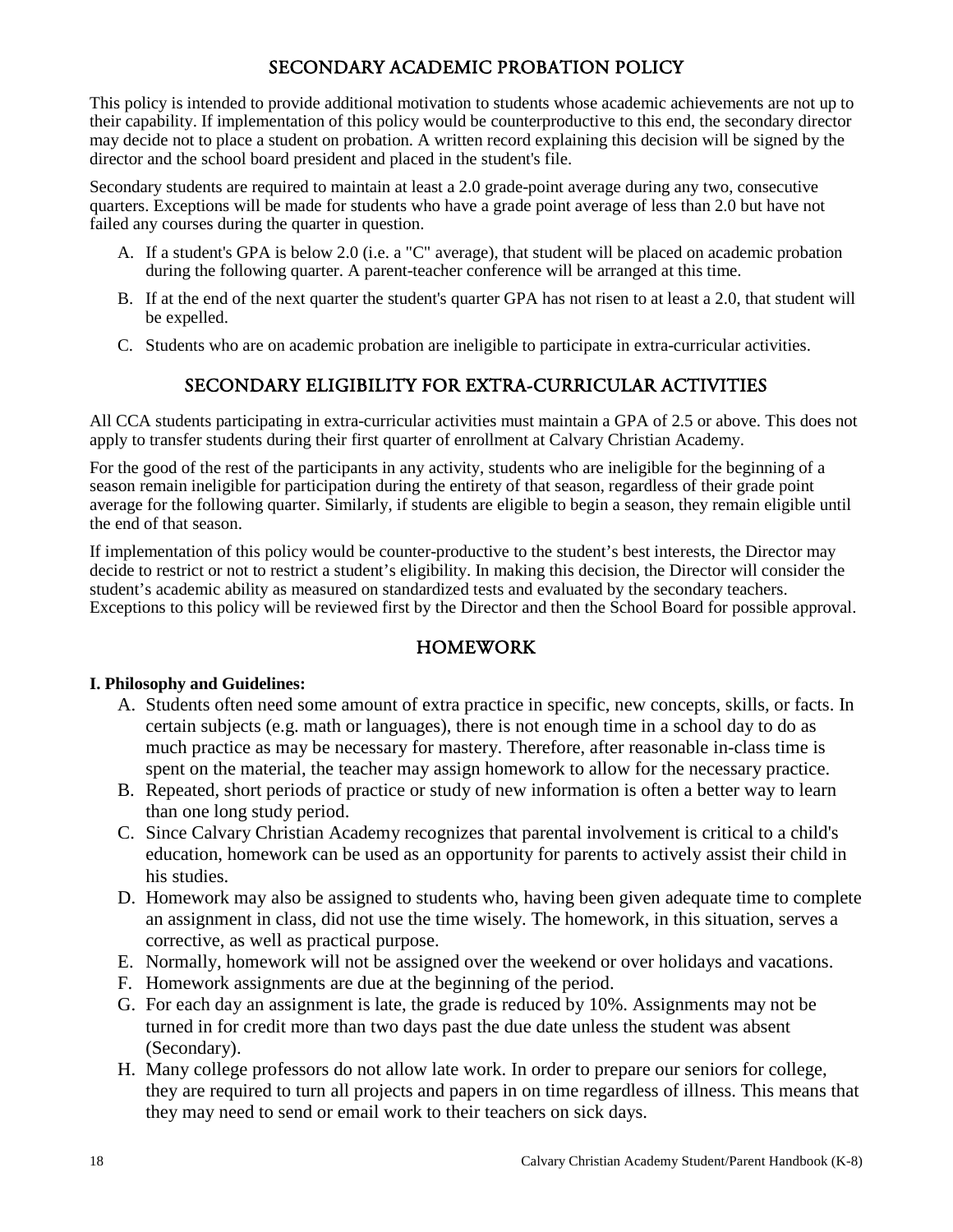- I. Should a student be absent on the day an assignment is assigned or due, the teacher may give a reasonable extension for the assignment to be completed. The extension will not exceed the number of school days missed during the absence. It is the student's responsibility to find out what work was assigned. In the case of extended illness, it is recommended that the parents contact the teachers directly in order to find out what assignments were missed.
- J. If a student misses part of a day due to a planned event (departing for an away game, dentist appointment, etc.), all homework is due that day and should be turned into his teacher's box before departure.

#### **II. Amount of Homework:**

Since homework, by its nature, takes time at home, it is not to be assigned due to the teacher's poor planning or in place of an assignment which could have been completed in school. The necessity for doing homework will vary from grade to grade and even from student to student. The guide below should be regarded as approximate times, not as required minimum times.

| <b>GRADE</b>                      | APPROXIMATE HOMEWORK (average per night) |
|-----------------------------------|------------------------------------------|
| K                                 | 10 minutes (infrequently)                |
| 1st                               | 15 minutes                               |
| 2 <sub>nd</sub>                   | 30 minutes                               |
| $3^{\text{rd}}$ - $5^{\text{th}}$ | 45 minutes                               |
| $6^{\text{th}}$ - $8^{\text{th}}$ | 1 hour                                   |
| $9^{th}$ - $12^{th}$              | $1\frac{1}{2}$ hours—2 hours             |

Notes:

- − Students who are new to the school and/or are "catching up" in their studies may need to invest more time as they transition into the school.
- <span id="page-20-0"></span>− There is no guarantee that a child will get "A's" if he studies for the average amount of time. Parents who want to invest Herculean amounts of time in order to achieve high grades can do their child a disservice.

#### ELEMENTARY AWARDS

I. CCA Elementary School maintains a system of formal honors and awards for several reasons:

- The recognition of good work is endorsed in the Scriptures, from the writings of Solomon (Proverbs), to those of Paul (Romans, Ephesians, I Timothy, etc.). Therefore, we seek to publicly recognize those students accomplishing the necessary prerequisites to receive the applicable award/honor.
- We hope to encourage the motivation to good work among all the students by demonstrating to them that such work is not overlooked or taken for granted, but rather it is noticed and commended.
- We want to draw public attention to the high quality of work being done by our students, to the glory of God and their parents.

#### II. ACCOMPLISHMENTS AND CORRELATING HONORS/AWARDS BESTOWED

- 
- 
- 
- 
- 
- 
- 

#### **ACCOMPLISHMENT HONOR/AWARD GIVEN**

A. All A's in a quarter Placement on Honor Roll A, ribbon received B. All A's and B's in a quarter Placement on Honor Roll A-B, ribbon received C. All year placement on Honor Roll A Medallion received at year-end Awards Assembly D. All year placement on Honor Roll A-B Medallion received at year-end Awards Assembly E. Significant, consistent academic improvement Medallion received at year-end Awards Assembly F. 98%+ and 100% attendance in school year Pins received at year-end Awards Assembly G. Defender Award\* Medallion received at year-end Awards Assembly

*\*Boys: wise, leader, patient, careful, hard-working, good, teachable, humble, studious, cheerful, brave, adventurous, strong, sacrificial, responsible* 

*Girls: wise, leader, patient, careful, hard-working, good, teachable, humble, studious, cheerful, gracious, gentle, discreet, modest, content*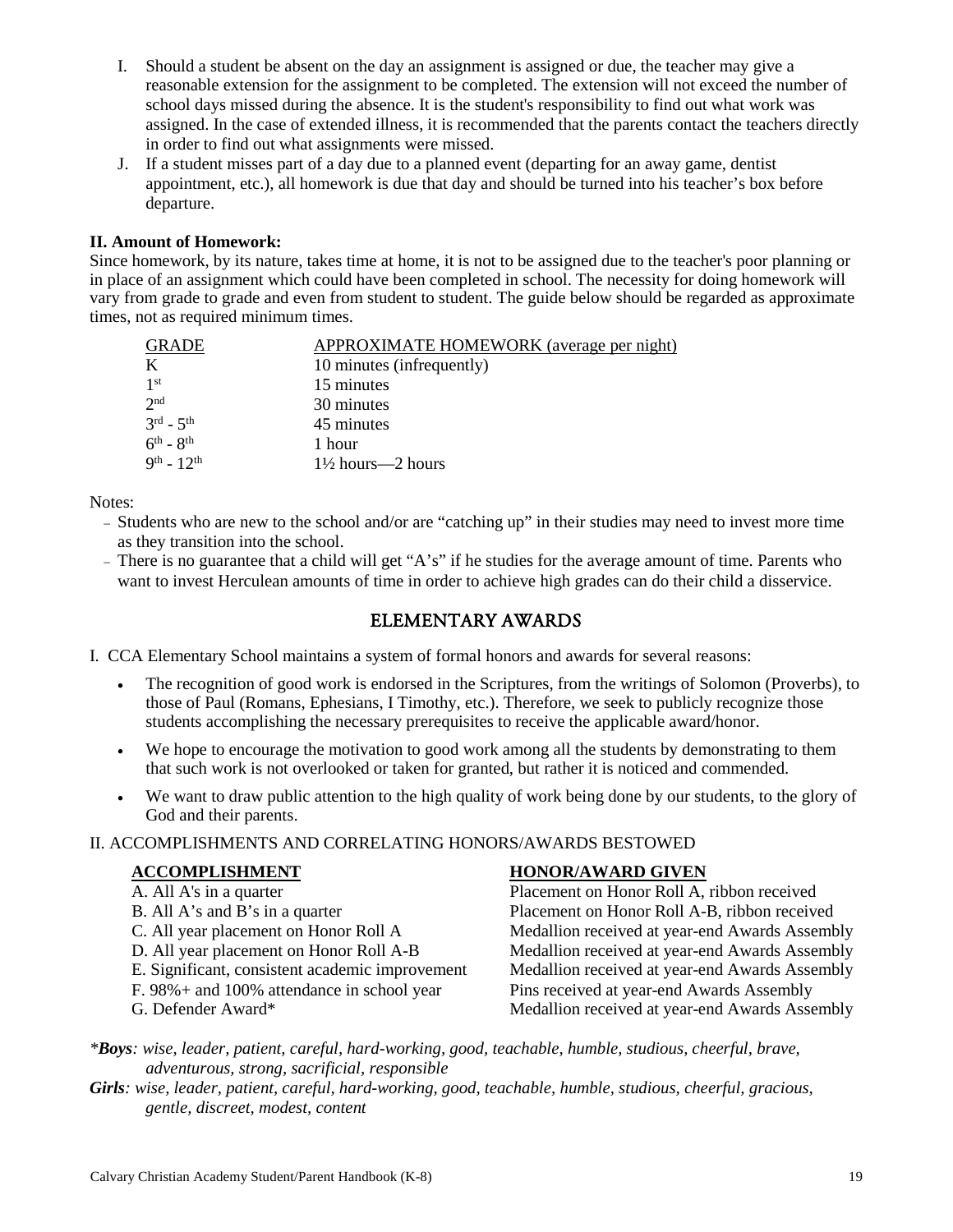#### SECONDARY AWARDS

<span id="page-21-0"></span>CCA Secondary School maintains a system of formal honors and awards for the following reasons:

- To increase the motivation of all the students by demonstrating the biblical principle that good work and good behavior are rewarded;
- To recognize and show appreciation for those students qualified to be listed on the honor rolls;
- To draw public attention to the academic quality and outstanding behavior of the secondary students at CCA School.

#### **I. Honor Rolls**

Students earning placement on one of the honor rolls will be recognized by having their names listed in the school newsletter and posted on the bulletin board. Students who have earned placement on the Summa Cum Laude Honor Roll for all four quarters will be receive a medallion at the end of the year awards ceremony.

*Summa Cum Laude* requires a G.P.A. of 4.0. *Magna Cum Laude* requires a G.P.A. of 3.99 to 3.70. *Cum Laude* requires a G.P.A. of 3.69 to 3.50.

#### **II. Awards**

This award is based on three factors: 1) Exemplary conduct (i.e. loving God and neighbor), 2) Academic achievement, and 3) A positive attitude toward school. Student's nomination must be approved by a unanimous vote of all of his or her teachers. Students earning a faculty commendation award for the year will receive a medallion at the end of the year awards ceremony.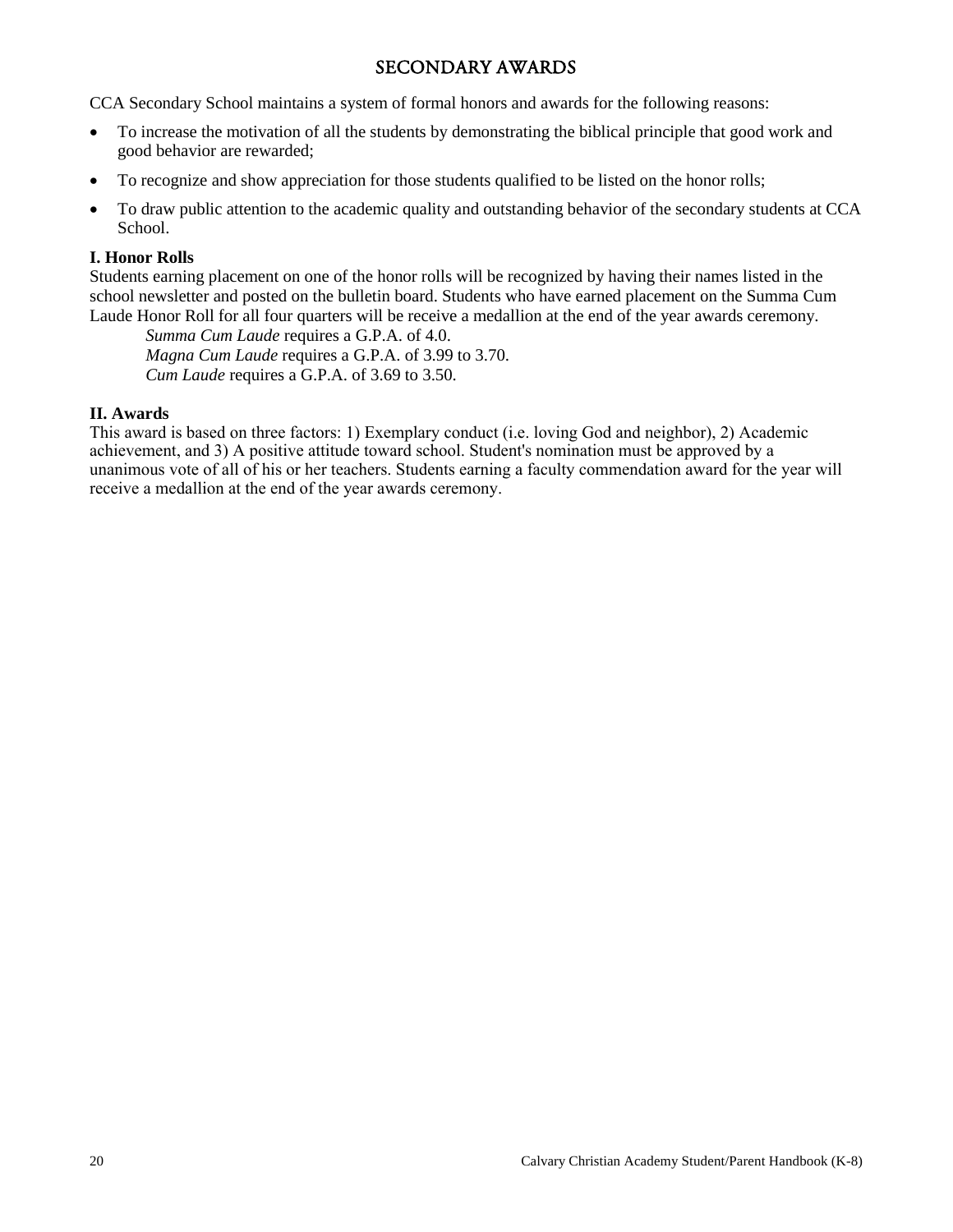# CALVARY CHRISTIAN ACADEMY RULES

<span id="page-22-0"></span>The following list of school rules are those essential policies that we require all our students to be aware of and adhere to.

- A. Students are expected to cooperate with basic Christian standards of behavior and conversation.
- B. There should be no talking back or arguing with teachers or staff. *Prompt and cheerful obedience is expected.* Requests from the teacher should not have to be repeated.
- C. No chewing gum, electrical music devices, electronic games, guns, or knives are allowed on the school grounds. If a cell phone is brought to school, it must be turned into the office when arriving at school and must remain off during school hours. Students are not allowed to take their phones into the classrooms, on field trips, or to community outreach activities. Phones may be picked up as students leave school. BEING CAUGHT WITH A PHONE WILL RESULT IN IMMEDIATE DETENTION.
- D. No medication is allowed on the school grounds. Students requiring acetaminophen or ibuprofen may see the secretary or school nurse if they require it during school hours. Cold or allergy medications may be brought and left with the secretary or school nurse with a note from the parent/guardian specifying dosages. Students should not take any prescription or over-the-counter medication without the knowledge of staff or administration.
- E. Students are expected to be aware of and avoid the off-limits areas of the building or grounds. Students are not allowed in classrooms without a teacher present. During recess, students need to remain within clear sight of a duty teacher.
- F. Students are expected to treat all of the school's materials or facilities with respect and care. This includes all textbooks distributed to the students. (Students will be charged for lost or damaged textbooks);
- G. Be prepared and on time for class.
- H. Always tell the truth.
- I. No public displays of affection between students of the opposite sex. When boys and girls sit next to each other, there must be visible space between them. This applies at school (on school property) and all schoolsponsored functions (regardless of location).
- <span id="page-22-1"></span>J. Students are expected to work and play in a manner that is not hurtful to others and to be courteous to others at all times.

#### INTERNET/SOCIAL MEDIA GUIDELINES

Social networking (online via computer or phone) is a popular means of social interaction in today's culture. CCA advises parents to use caution and to be diligent when deciding at what age and to what extent they allow their children to access these networks. There are significant risks associated with all forms of social media, so we assume you will be monitoring your own children's use of it.

Students are NOT permitted to be online while at school, unless under direct, teacher supervision, and then ONLY for purposes related to a class. This includes the time before and after school and during breaks.

The Calvary Christian Academy administration is responsible to protect the school and to develop guidelines for the use of social networking by school employees, especially as it may pertain to students. We do not prohibit faculty and student interaction on social media since it can have many positive aspects. However, we have established guidelines for our staff regarding such interactions. These are outlined in the Staff Handbook and include the following:

- A. Employees are not to initiate friend requests to students.
- B. Employees are not to accept friend requests from students in grades below high school (i.e. grades K-8).
- C. Employees are not to initiate or facilitate any private or isolated types of communication with students that might be interpreted as unprofessional.

<span id="page-22-2"></span>Again, parents are encouraged to maintain good communication with their children who regularly use social media.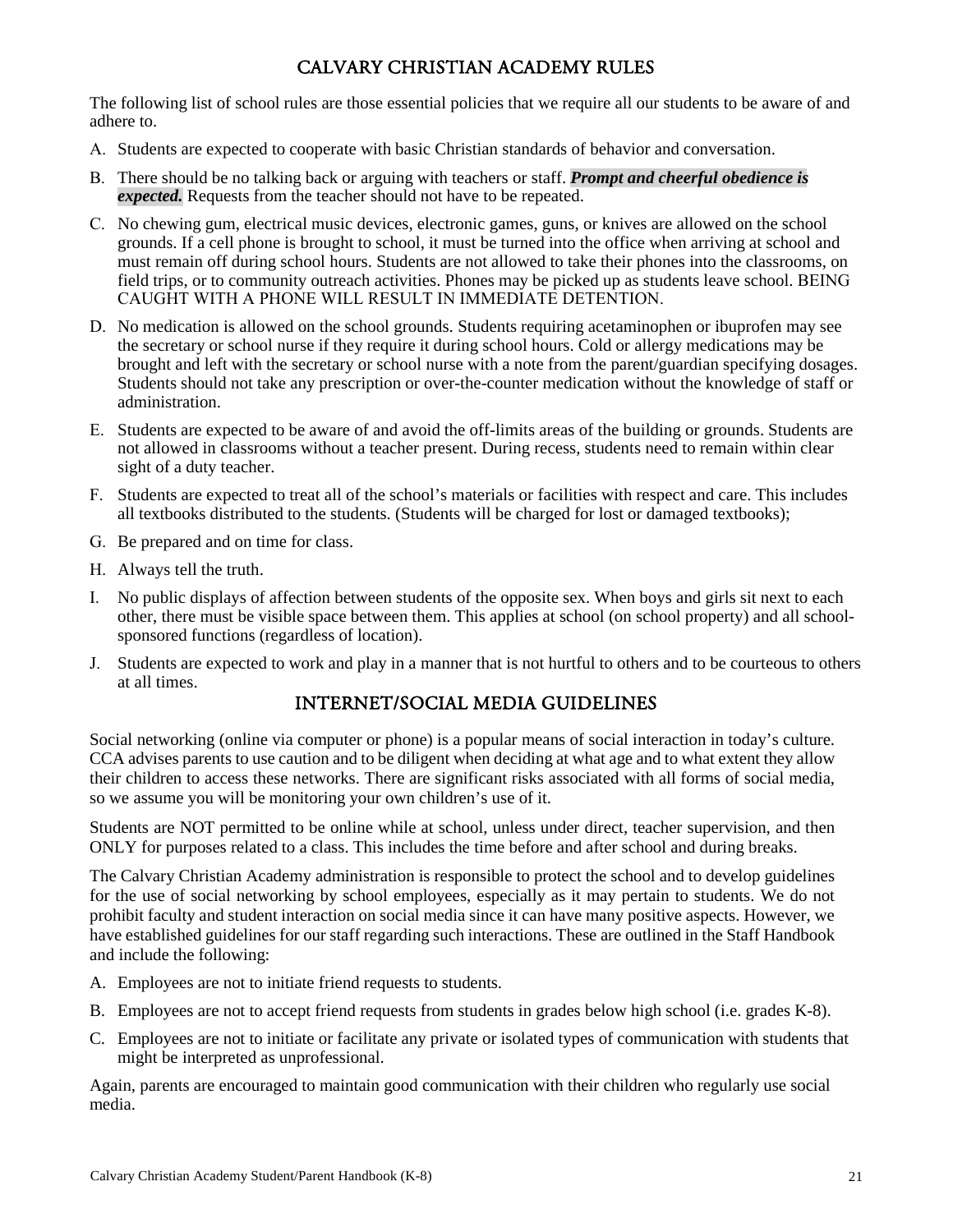# STUDENT ETIQUETTE

"Do nothing out of selfish ambition or vain conceit, but in humility consider others better than yourselves. Each of you should look not only to your own interests, but also to the interests of others." Phil. 2:3-4

There are numerous ways that students are encouraged and expected to show kindness to one another, and to their teachers, during their hours at Calvary Christian Academy. Periodically, students will receive teaching and reminders about these expectations. It is our hope that these actions will become part of the daily fabric at CCA.

First, we want to train our young men to show consideration and respect for the ladies in the school. ("Husbands, in the same way, be considerate as you live with your wives, and treat them with respect as the weaker partner and as heirs with you of the gracious gift of life, so that nothing will hinder your prayers." I Peter 3:7). As some applications of this truth, we want the young men to:

- A. Open doors for all ladies whether parents, teachers, or students. Always allow the ladies to exit the room (or the vehicle) first.
- B. In the hallways, men are chivalrous and defer to the ladies by giving them space and avoid running into them.

Second, we want to train our young ladies to accept the sacrifice of the young men with humility and thankfulness.

Third, we want to train our students to show proper respect to their teachers and administrators. ("Submit yourselves for the Lord's sake to every authority instituted among men; whether to the king, as the supreme authority, or to governors, who are sent by him to punish those who do wrong and to commend those who do right." I Peter 2:13)

- A. Students should address their teachers by Mr., Miss, or Mrs.
- B. Students should respond by saying "yes" or "no", not "yeah" or "ugh". ("Sir" and "Ma'am" are always welcome.)

Fourth, at CCA the secondary students cannot avoid being an example to the younger students. We want them to be a good example. In the hallways, secondary students are to be considerate and defer to the elementary students.

Finally, CCA students are encouraged to make a special effort to welcome visitors and newcomers to CCA.

- A. Greet parents who visit during school assemblies. Make sure that the ladies have a place to sit.
- B. Make a special effort to welcome students who are new to CCA. The Student Council will also take pains to make sure this is done adequately.

Conclusion: We would like CCA to be a place where visitors sense a difference, specifically, the aroma of Christian love. ("But thanks be to God, who always leads us in triumphal procession in Christ and though us spreads everywhere the fragrance of the knowledge of him. For, we are to God the aroma of Christ among those who are being saved and those who are perishing. To the one we are the smell of death, to the other, the fragrance of life." II Corinthians 2:14-15)

#### DISCIPLINE POLICY

<span id="page-23-0"></span>The kind and amount of discipline will be determined by the teachers, and if necessary, the director. The discipline will be administered in the light of the student's problem and attitude. All discipline will be based on biblical principles, e.g. restitution, apologies (public and private), swift/painful punishment, restoration of fellowship, no lingering attitudes, etc. The vast majority of discipline problems are to be dealt with at the classroom level. Love and forgiveness will be an integral part of the discipline of a student.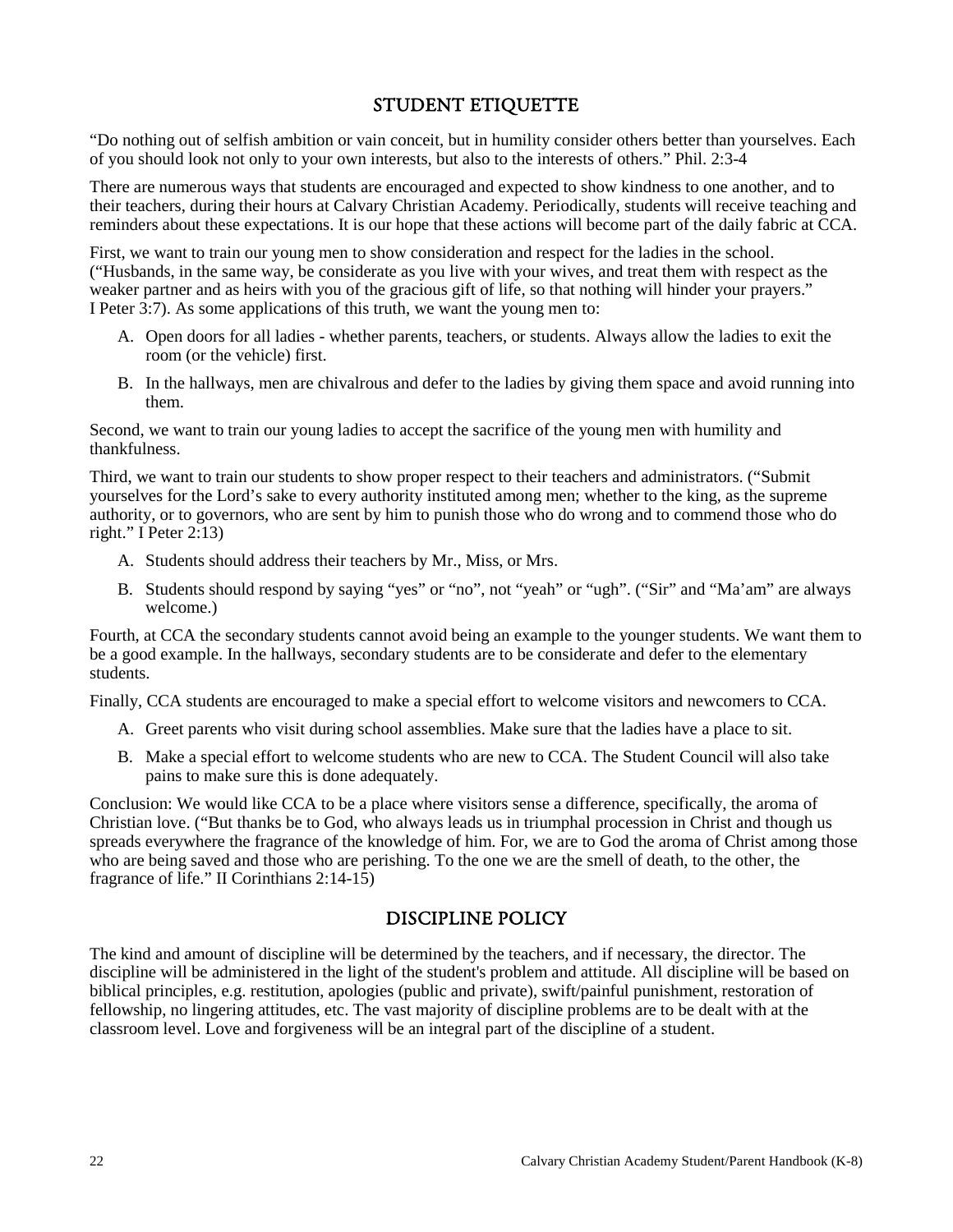**Office Visits**: There are five basic behaviors that will automatically necessitate discipline from the director (and not from the teacher). Those behaviors are:

- A. **Blatant Disrespect** shown to a staff member. The staff member is the judge of whether or not disrespect has been shown.
- B. **Dishonesty** in any situation while at school, including lying, cheating, and stealing.
- C. **Rebellion**, i.e. outright disobedience in response to instructions.
- D. **Fighting**, i.e. striking in anger with the intention to harm the other student.
- E. **Obscene**, **vulgar, or profane language**, as well as taking the name of the Lord in vain.

As a result of an office visit, the director will determine the nature of the discipline for the infraction in question. The director may require restitution, janitorial work, parental attendance during the school day with their child, detention, or any other measures consistent with biblical guidelines which may be appropriate.

If for any of the above or other reasons, a student receives discipline from the director, the following accounting will be observed within the school year:

- A. The first two times a student is sent to the director for discipline the student's parents will be contacted afterward and given the details of the visit. The director will make a note of each occasion when the parents are contacted after an office visit, and enter that record in the student's file. The parents' assistance and support in averting further problems will be sought.
- B. The third office visit will be followed by a meeting with the student's parents, director, and superintendent.
- C. Should the student require a fourth office visit, a two-day suspension will be imposed on the student followed by a meeting with the student (if appropriate), his parents and the director. During the period of suspension:
	- − Any assignments given to the student *prior* to the suspension that are due during the student's absence must be turned in immediately upon his return, with the appropriate deduction for lateness.
	- − For any assignments, tests, etc. completed *in class* during the student's absence, the student will be required to complete them within two days of returning, with appropriate deductions for lateness.
	- − All other *due dates* for assignments will still apply for the student (i.e. no extra time will be given).
- D. If a fifth office visit is required, the student will be expelled from the school.

**Serious Misconduct**: If a student commits an act with such serious consequences that the director deems it necessary, the office-visit process may be by-passed and suspension imposed immediately.

- A. Examples of such serious misconduct could include, but not be limited to: acts endangering the lives of other students or staff members, gross violence, vandalism of school property, violations of civil law, or drug abuse. Students may also be subject to school discipline for serious misconduct, even if it occurs after school hours or off school property.
- B. If the director desires to pursue expulsion, he will meet with the board to inform them, receive their counsel, and ask the board to make a final decision. The fact that the board was involved in the process does not preclude the family's right to appeal the decision to the board.

**School Culture**: If in the judgment of the director, a student's continued enrollment is a significant negative influence on the other students, he has the right to expel the student for that reason, and apart from the process of office visits.

- A. Examples of such behavior would include, but not be limited to, student romances, disobedience to parents, love of worldliness, a surly attitude, and any other ongoing attitudes reflecting a clear disregard of scriptural standards.
- B. If the director exercises this option, he will meet with the parents, and the board. The board will make a final decision. He will then meet with the student's parents to inform them of the board's decision. The parents will then have the option to withdraw their student to prevent expulsion, but if they exercise this option, they will have forfeited their right to appeal to the board. If they decline to withdraw their child and their child is expelled, then the family retains their right to appeal the decision to the board.

**Re-admittance**: At the discretion of the appropriate director, in consultation with the board, a student may be refused re-enrollment. Such refusal to re-enroll is not considered a direct disciplinary act, requiring accumulated office visits in order to be taken. Refusal to re-enroll is not the equivalent of suspension or expulsion.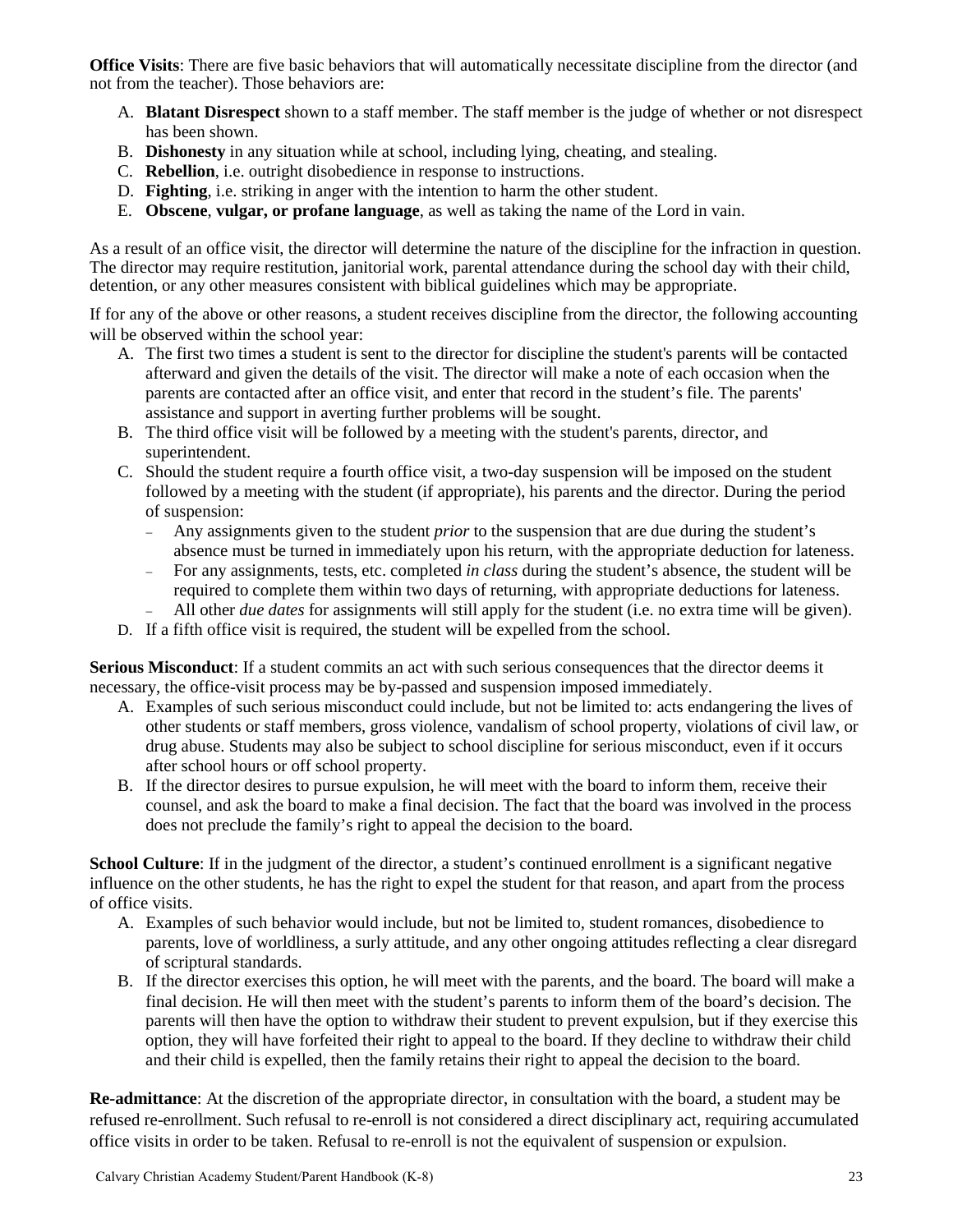**Re-enrollment**: Should a student who was expelled, or who withdrew to prevent expulsion, desire to be readmitted to Calvary Christian Academy at a later date, the director, in consultation with the board, will make a decision based on the student's attitude and circumstances at the time of re-application. If the application is declined, the parents have the right to appeal the decision to the board.

# CCA DETENTION POLICY

#### <span id="page-25-0"></span>I. **Purpose**

- A. Fostering positive work habits, personal responsibility, and respectful relationships in students
- B. Providing an avenue of communication among teachers and administrators regarding student performance and behavior
- C. Providing an avenue of communication with parents/guardians regarding student performance and behavior

#### II. **Operation**

- A. School staff may issue demerits (through the online grading system) to students for various infractions as determined and amended by the staff.
- B. On Fridays, a designated staff member will tally the demerits for the current week (Monday through Friday).
- C. Parents/guardians will be immediately notified if their child must serve detention during the following week.
- D. Detention will be served during lunch recesses totaling sixty minutes and will consist of helping to clean the cafeteria, etc.
- E. Accumulation of 3 demerits during the week or 10 demerits during the nine-weeks will require the student to serve detention.
- F. Upon completion of detention, students will begin each week with a clean slate.

#### III. **Details**

A. Infractions and demerits

Demerits are given beginning in first grade. All teachers and staff have the authority to give demerits to students.

- 1. Tardiness (1) demerit
- 2. Late assignment (1) demerit
- 3. Not having the assigned school supplies at the beginning of class (1) demerit
- 4. Failure to follow the dress code (1) demerit
- 5. Handbook violations (such as gum, cell phone, etc.) (1) demerit
- 6. Failure to follow directions (1) demerit
- 7. Cheating/copying (3) demerits
- 8. Lying (3) demerits
- 9. Disobedience (3) demerits
- 10. Blatant Disrespect (3) demerits

Three (3) detentions in a nine-week period will result in an in-school suspension.

#### IV. **In-School Suspension Guidelines**

- A. If a third in-school suspension is required, the student will be expelled.
- B. During the in-school suspension, students will be required to do the assigned school work for the day. All assignments must be turned in on time.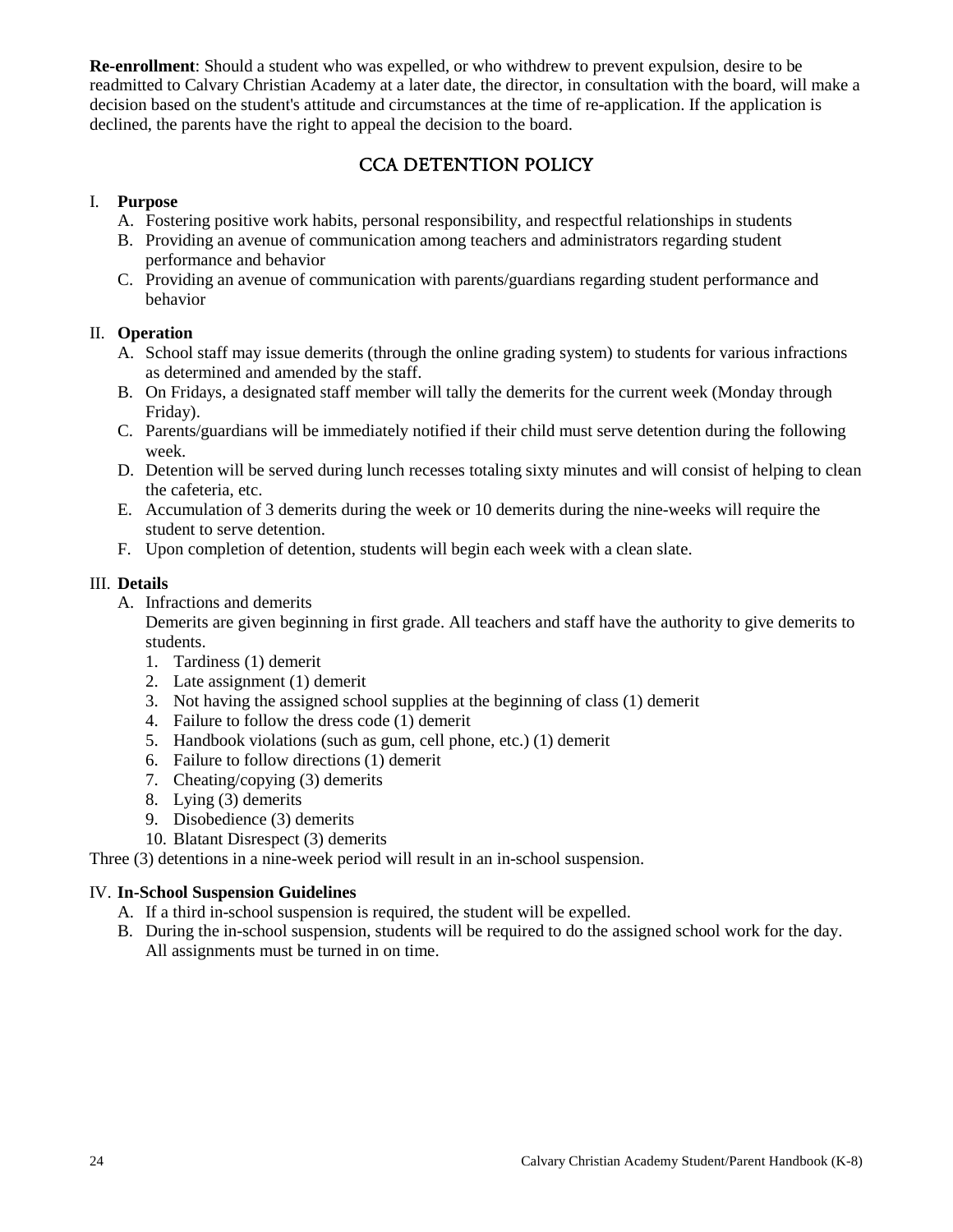# CALVARY CHRISTIAN ACADEMY UNIFORM POLICY

<span id="page-26-0"></span>Our development of a uniform policy is driven by a desire to create and promote an environment of learning where dress is not a distraction to the educational process. The motivation for the policy has grown out of the following principles:

- A. Our goal is to honor God in all we do, acknowledging the Lordship of Jesus Christ in our choices.
- B. All human actions, including outward manifestations such as clothing, reveal and communicate the disposition of the heart at some level. It is our desire to address these heart issues in one uniform policy rather than seeking to anticipate and curb the numerous manifestations of it that surface throughout the year with a looser dress code.
- C. Clothing represents the vocational calling of a person, and inherent in the uniform policy is a desire to create an environment where undue attention is not drawn to specific students. The neat appearance created by a uniform enhances a ready-to-learn atmosphere.
- D. Uniforms help engender a cohesive presentation of the students in our school.When our students are in uniform it communicates, aesthetically, that they are part of the same team, working toward the same goals. The student is part of a group identity that strives for excellence, and the code establishes a tradition toward that end.
- E. The uniform code should save parents money. The uniform code de-emphasizes the social impact of dress and helps focus the students on character and academic issues.
- F. The uniform code addresses security. On field trips, students in uniform aid the teachers in keeping track of everyone. On the playground or in the school, teachers and staff can clearly identify students from outsiders.

Students are expected to be in uniform while on campus unless specified otherwise by the administration. The administration is responsible for the interpretation of the policy, and the enforcement of the policy is the responsibility of parents, administration, faculty, and staff.

*Notes: We want to allow parents to be good stewards of their finances and to "shop around" for deals on school uniforms. In order to accommodate this, students may wear clothing from different suppliers that conform to the CCA uniform requirements. School patches are available at the CCA front office.* 

#### **Fridays**:

- Denim (approved styles) and/or school spirit and Christian t-shirts may be worn on Fridays instead of the school uniform.
- If the last day of the school week is a day other than Friday, the Friday school uniform applies.

#### **Clothing Requirements:**

All students must be in school uniform.

- Shirts must be a plain red or navy polo-style shirt (long or short sleeve) with the CCA logo patch sewn to the upper left chest area. Long-sleeved shirts and undershirts may be worn underneath the regular uniform shirt, but if showing must be the same color as the polo shirt.
- Shirts can be worn tucked either in or not, but they must hang no further than the hip if left out.
- Boys may wear navy or khaki pants or shorts.
- Girls may wear navy or khaki pants, Capri pants, shorts, skirts, skorts, or jumpers.
- Uniforms and Friday clothing must be clean and in good condition (i.e. no holes/tears).
- All clothing must fit appropriately. Boys may not wear baggy pants. Girls may not wear tight or formfitting clothing.
- Students must wear playground-appropriate shoes (i.e. no flip-flops, high heels).
- Students may not wear hats inside the building.
- Jackets or sweaters worn in the classroom must be solid (with emblems or logos no larger than the school patch) and of school colors (red or navy) – denim does not qualify – CCA athletics warm-up jackets, letter jackets, or school sweatshirts, which may be purchased through the school. Putting a school patch on any other type of jacket is not acceptable.
- Tights and socks that are visible must be solid navy, red, white or black.

# **Hair:**

- Hair for both boys and girls should be a natural-looking color and kept out of the face and eyes.
- Boys should wear their hair short, above the collar (i.e. no pony-tails, mohawks, dreadlocks, etc.)
- If unshaven, boy's facial hair must be neat and well-groomed.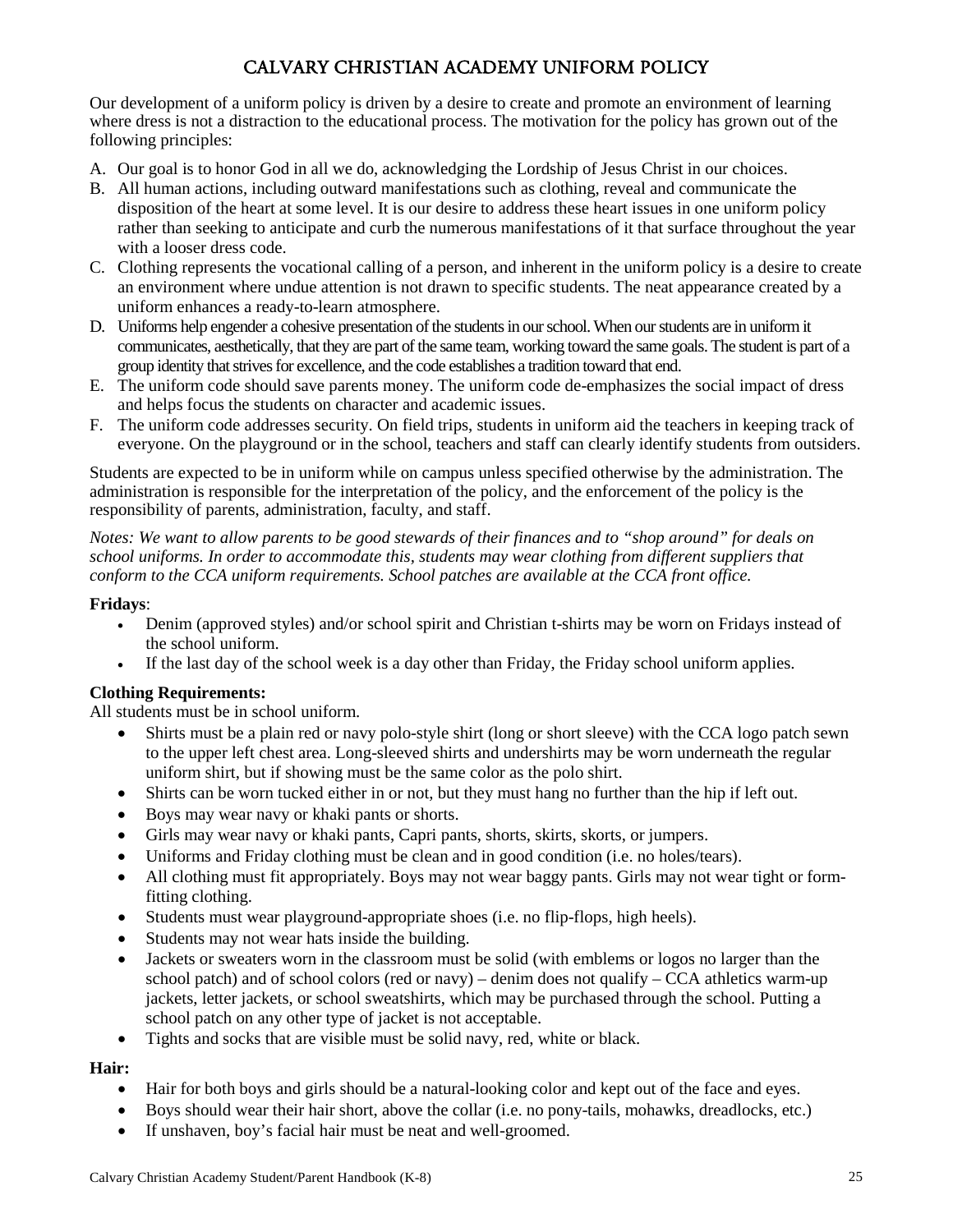**Jewelry** (according to the school's discretion):

- Girls may wear modest jewelry.
- Girls may wear one pierced-earring per earlobe.
- Body piercing jewelry may not be worn by boys or girls.
- Boys may not wear any earrings.

**Make-Up** (according to the parents' and school's discretion):

- Girls may wear *only*:
- Mascara
- Light foundation
- Light lip gloss
- Make up may only be worn with the parents' permission.

#### **Other Points**:

- No visible tattoos are allowed (temporary or permanent).
- Be clean: recently washed, hair clean and combed.
- Students may not change clothes before, during, or after school hours, except for PE class, CCA athletics practice, or for special school functions as required by school administration or staff.

# ATTENDANCE GUIDELINES

<span id="page-27-0"></span>A student enrolled in Calvary Christian Academy is expected to be present and on time to school every day school is in session.

Attendance records for students are kept by the individual classroom teachers and reported on the student's report card each quarter.

#### Definitions:

- A. *Full-day absence*: a day in which a student is absent from school for 3½ hours or more
- B. *Half-day absence*: a day in which a student is absent from school between 2 and 3½ hours
- C. *Tardies*: any time a student is not present by the beginning of assembly.

Attendance Guidelines:

- A. A student may have up to 9 planned or unplanned absences during a semester. The family will be notified after the 3rd, 5th, and 7th absences. Absences after the 9th will only be excused by a doctor's note or death in the in the family. All others will be unexcused. After the third unexcused absence, the student will be referred to the JPPO office for intervention. After the Fifth unexcused absence, the student will not receive credit for the semester. In the event that absences, excused or unexcused, exceeds 15 for the semester, the student may or may not receive credit for that semester, at the discretion of the director and board.
- B. Appeals for a waiver from this policy must be presented in writing to the director.
- C. Perfect attendance awards will only be given to students who have not missed any classes. They must be present all day, every day to qualify for this award.

Tardy Guidelines:

- A. Morning Assembly is treated like any other subject. Therefore, attendance procedures apply as they do for any class. *Please be respectful, and have your child at school in time to participate in assembly*.
- B. All tardies are reported on the quarterly report card.
- C. All unexcused tardies will result in a demerit.
- D. Excused tardies are at the discretion of the teacher and/or director and could include: car trouble, road conditions/ construction delays, family emergencies, etc.
- E. After three unexcused tardies, the student's family will meet with the director to discuss intervention strategies.
- F. Five unexcused tardies will be counted as one unexcused absence.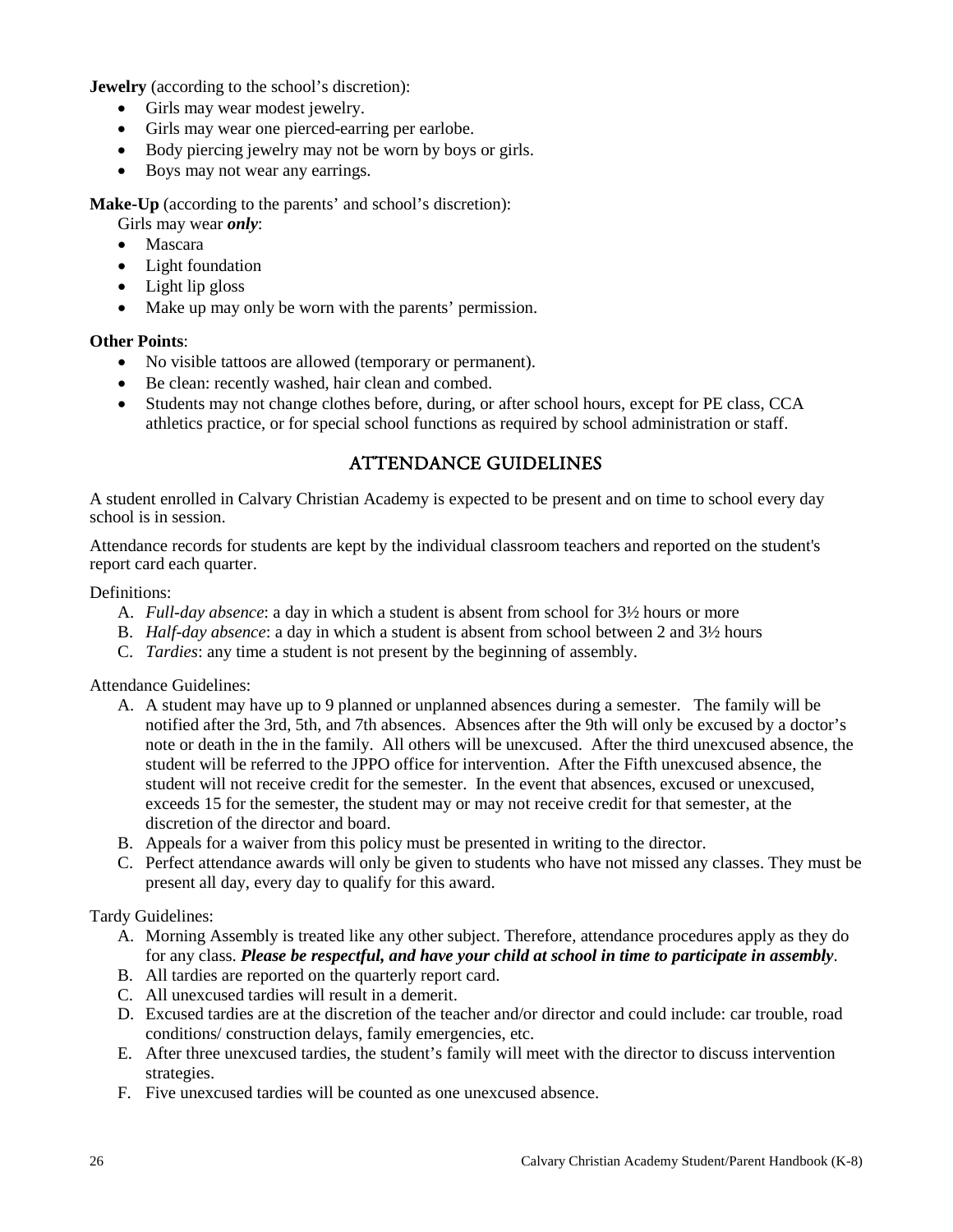# GRIEVANCE POLICY

<span id="page-28-0"></span>These guidelines are to be followed whenever there is a dispute or grievance concerning any aspect of Calvary Christian Academy's operations, between any two parties connected in a direct way to the school. This includes students, parents, staff, volunteers, administration, and Board.

#### *General Guidelines:*

- A. It is understood that if any disputes arise which are not covered by this policy, the board will decide what procedures to follow based on a parity of reasoning from those procedures established by this policy.
- B. It is also understood that, especially during the attempted resolution of concerns, the principles of Matthew 18 and James 3 will be followed.

Students/parents to teachers:

- A. All concerns about the classroom must first be presented to the teacher by the parents, or if the student is mature enough, by the student himself. If the student presents the concern, a respectful demeanor is required at all times.
- B. If the problem is not resolved, the parents or student may bring the concern to the appropriate administrator. If the student brings the concern, he must have permission from his parents to do so.
- C. If the problem is still not resolved, the parents should appeal the decision to the Board President.
- D. If there is no resolution, they should request a closed meeting with the Calvary Christian Academy Board.

Parents/patrons to administrator:

- A. If parents or patrons have a grievance or dispute about the general operation of the school (apart from the operation of the classrooms), they should bring their concerns to the appropriate director.
- B. If the situation is not resolved, they should present their concerns to the Board President.
- C. If there is no resolution, they should request a closed meeting with the Calvary Christian Academy Board.
- D. This procedure applies to board members who are acting in their capacity as parents/patrons, and not as representatives of the Board.

Volunteers to Staff/Administration:

- A. If any volunteer has a concern about the volunteer work, he will present that concern to the staff member responsible for his oversight (teacher, director, etc.).
- B. If the situation is not resolved, they should present their concerns to the Board President.
- <span id="page-28-1"></span>C. If the problem is still not resolved, the volunteer may request a closed meeting with the board.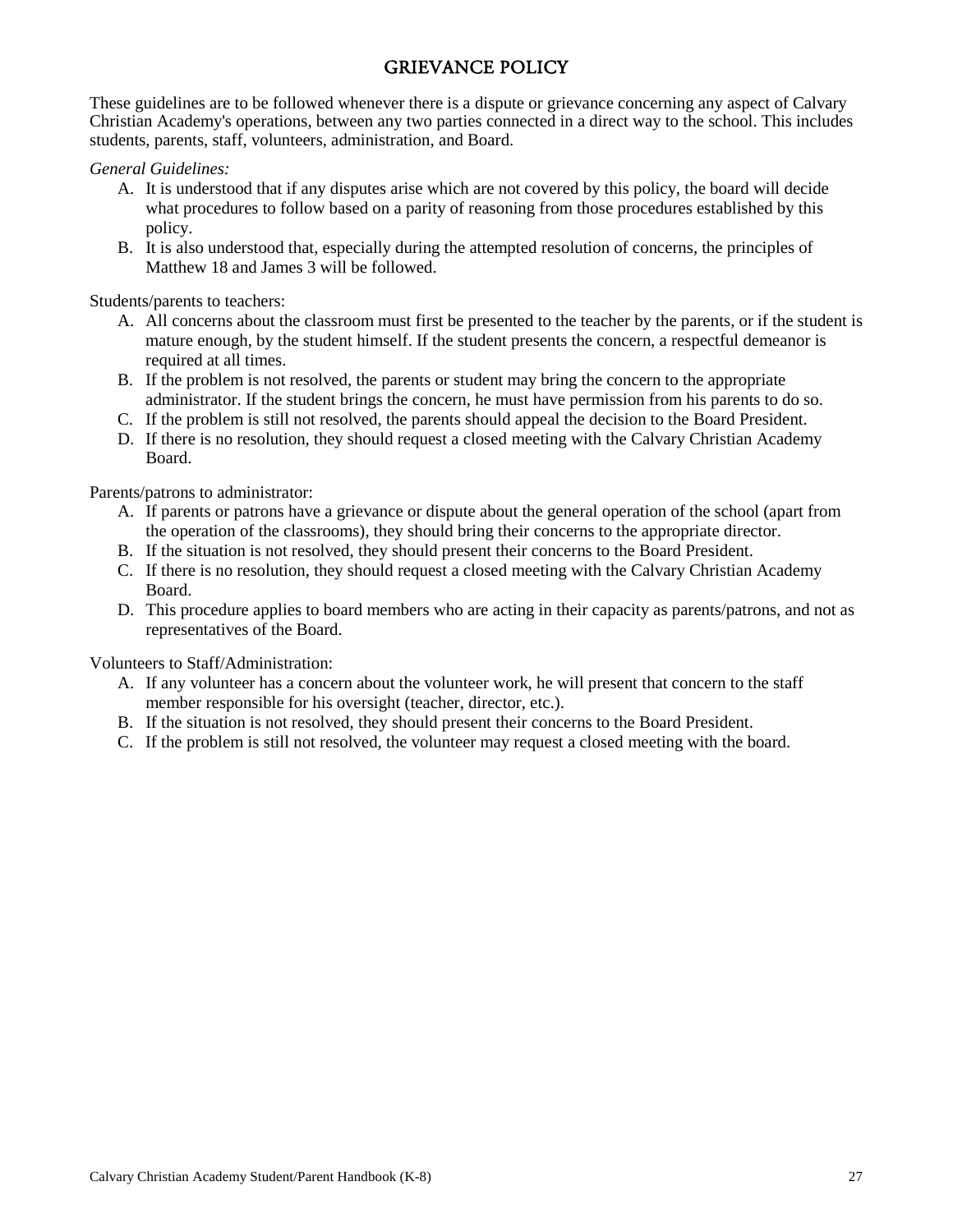# EXTRA CURRICULAR ACTIVITIES

#### **1. General Philosophy**

Calvary Christian Academy seeks to provide an extra-curricular activities program in order to supplement the academic program of CCA. Calvary Christian Academy recognizes that God has gifted students in a variety of ways, including abilities in athletics, drama, music, academic study, and in other areas. We seek to provide an opportunity for these students to develop and use their God-given ability.

We believe that participation in extra-curricular activities provides a good opportunity to encourage Christian students to mature in their faith and obedience to the Lord Jesus Christ.

We believe that an extra-curricular activities program enhances the atmosphere of the CCA student body, providing students and parents with an opportunity to express positive school spirit.

We also recognize that extra-curricular activities provide an opportunity to make the programs established at Calvary Christian Academy known to the broader community of Silver City and Grant County.

#### **Conformance to Calvary Christian Academy Philosophy**

All extra-curricular activities must conform to established CCA philosophy and standards, excepting those activities under SWCAA Cooperative Programs wherein Calvary Christian Academy does not have unilateral authority (Calvary Christian Academy board policy 10.2).

#### **Relationship to Academics**

Extracurricular activities will not take priority over the academic program at Calvary Christian Academy (10.2.1).

# ATHLETIC PROGRAM

<span id="page-29-0"></span>The purpose of our athletic program is to complement, not compete, with our academic program. We reject as a false dichotomy the idea that either the academic must serve athletics or vice versa. Our goals and vision statement state the educational mission of our school, and we seek to use both academics and athletics as instruments to help us accomplish those goals.

Our athletic and physical education activities are considered an important component of our classical and Christian curriculum. We recognize that the training of the body has been part of the classical approach to education from the very beginning. Further, our understanding of the Christian worldview does not permit us artificially to limit a course of training to the mind only. Our goal has always been to educate our students in all aspects of life, with the Scriptures at the center of all things as the point of integration. We have the same standard for our athletic program and physical education classes, and see this point of integration as particularly important.

#### **Boys Athletics - Vision Statement**

We affirm that God created us male and female from the beginning. We further affirm that the inherent differences between men and women touch every aspect of our lives. Therefore, we desire to cultivate biblical masculinity through our boys' athletic program. We aim for our young men to behave in such a way as to proclaim their masculinity to a fallen world - that is, to learn and practice godly leadership and reject all forms of male abdication. We aim for the boys to put others before themselves and not seek after personal gain or glory; balancing the behavior of a gentleman with the art of intense competition. We desire our young men to act humbly on the court, on the field, and on the track. We aim for them to consciously prepare themselves, through athletic rigor, for becoming men of God in their future vocations. We desire the young men to model godly masculinity to the younger boys and to be living temples of Christ at home and away. Finally, we desire our young men to glorify God through their abilities and attitudes, and to further glorify Him through their relationships with other teammates, coaches, and spectators.

#### **Girls Athletics - Vision Statement**

We affirm that God created us male and female from the beginning. We further affirm that the inherent differences between men and women touch every aspect of our lives. Therefore, we desire to cultivate biblical femininity through our girls' athletic program. We aim for our young ladies to behave in such a way as to proclaim their femininity to a fallen world -that they reject that which requires them to become masculine. We aim for the girls to learn the difference between feminine strength and masculine strength, balancing a gentle and quiet spirit with the spirit to compete. We desire our young ladies to be modest on the court, on the track,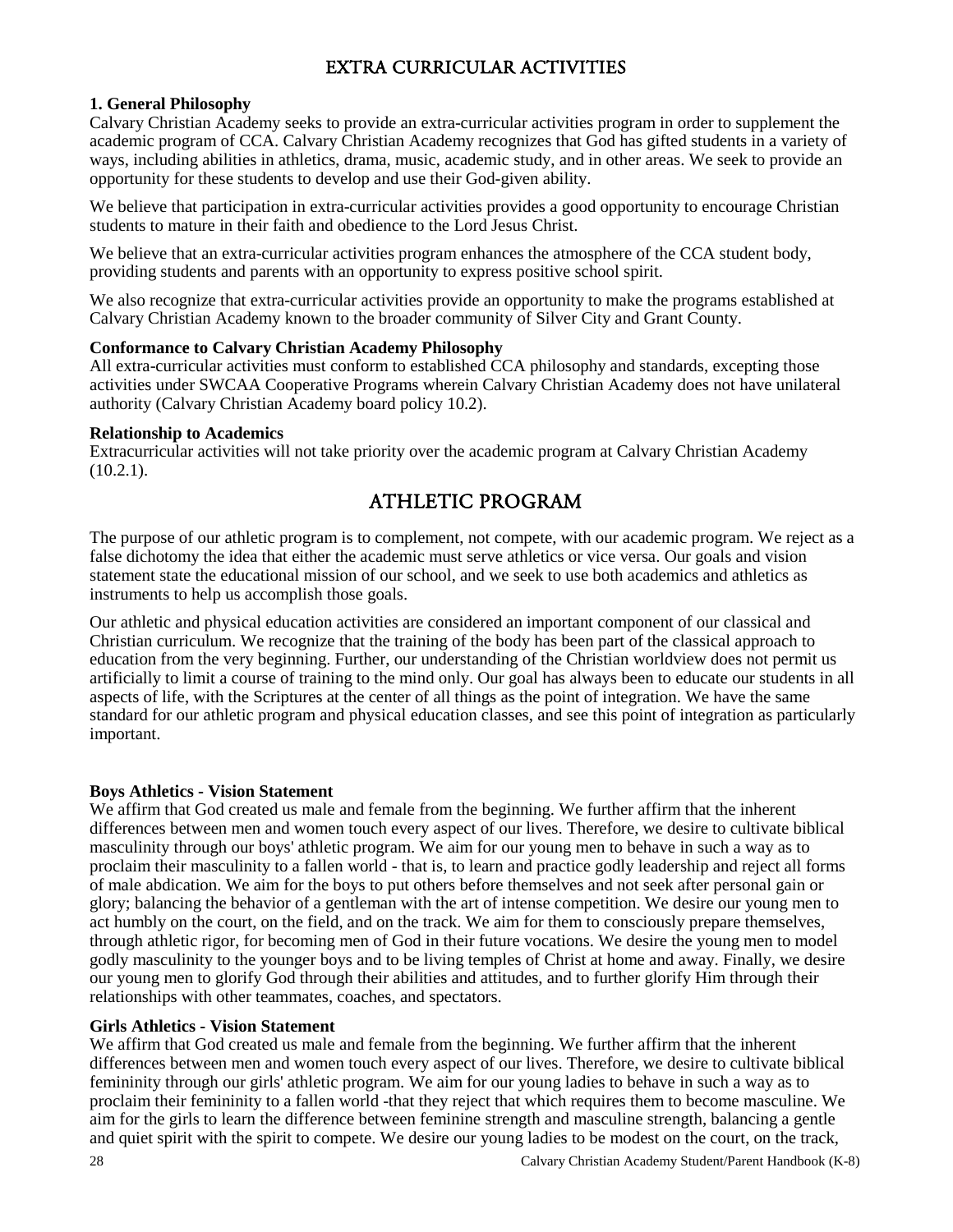and in the locker rooms. We aim for them to consciously prepare themselves, through athletic rigor, for becoming better servants of Christ. We desire the young ladies to model godly femininity to the younger girls and to be living testimonies of the gospel at home and away. Finally, we desire our girls to glorify God through their abilities and attitudes, and to further glorify Him through their relationships with other teammates, coaches, and spectators.

#### **Participation and Sacrifice**

We want to instill in our athletes an attitude of sacrifice on and off the field of competition. This is exemplified in phrases such as: "My life for yours;" "Death, burial, and resurrection;" Take up your cross and follow me;" "Greater love has no one than this, that he lay down his life for his friends."

Contrary to this, we want our athletes to diminish the importance of the following when compared to their concern for their teammates: "How many points did I score?" "How much better am I than others on the team?" "How much playing time did I get? I may quit if I don't get enough." "Do I get to play the role that I want on the team?" "Am I having fun?" "Does this warm-up music pump me up?" "Do I look cool?" Sacrifice may mean:

- − not playing as much as you wanted.
- − playing in the back row when you think you are a better hitter than the one up in front.
- − setting a good pick for a teammate or passing the ball away from yourself to the open man.
- − running the third leg of the 4X400 when you just finished running the mile.
- − It always means loving your teammates more than yourself and giving yourself up for them.

#### **2. Activities and Membership**

Extracurricular Activities Policy: Provided there is sufficient student interest, Calvary Christian Academy will seek to offer the following programs as part of the activities program (10.2):

Southwest Christian Athletics Association Activities: Cross Country, Track, Basketball, Volleyball, and Soccer

#### **Membership**

Calvary Christian Academy is a full member of the Southwest Christian Athletics Association Activities.

#### **3. Objectives and Guidelines for Participation**

#### **General**

Calvary Christian Academy participates in four levels in the fourth through twelfth grades: (1) Upper Elementary ( $4<sup>th</sup> - 6<sup>th</sup>$  Grade, (2) Junior High, (3) Junior Varsity, and (4) Varsity. Each of these levels has specific objectives and purposes to maintain clear performance of the school's primary goals and objectives. (Please see Goals and Philosophy of Calvary Christian Academy and Philosophy of Extra-curricular Activities).

#### **Upper Elementary and Junior High**

The objectives of the junior high program are improvement through participation and the development of basic skills. Coaches will also teach basic rules and fundamentals. Junior high athletics allows each student the opportunity to develop good sportsmanship and to grow in Christian character. Each athlete will be allowed to participate in every game, contingent on his or her attitude and participation in practice. Equal playing time is not guaranteed, however. Coaches are required to talk with players and parents to explain reasons for nonparticipation in a game.

#### **Junior Varsity**

The objectives of junior varsity athletics are to reinforce basic skills, to develop advanced athletic skills, and to encourage maturity in Christian character, at an increased competitive level. Junior varsity athletics is more competitive and requires greater skill than junior-high athletics. At this level each athlete will experience a more intense, organized level of play. Each athlete will play regularly (although not necessarily in every game). The amount will be determined by the players' skill, work ethic, and attitude as viewed by the coach.

#### **Varsity**

The objective of the varsity level is to exhibit impeccable sportsmanship and excellent athletic skill. Varsity athletics is highly competitive and advanced. At this level the athlete will be scrutinized more thoroughly in his character, ability, attitudes, and skills. He will compete before many witnesses, including the Lord. The most qualified athletes will be on the varsity team. Playing time will be at the discretion of the varsity coach.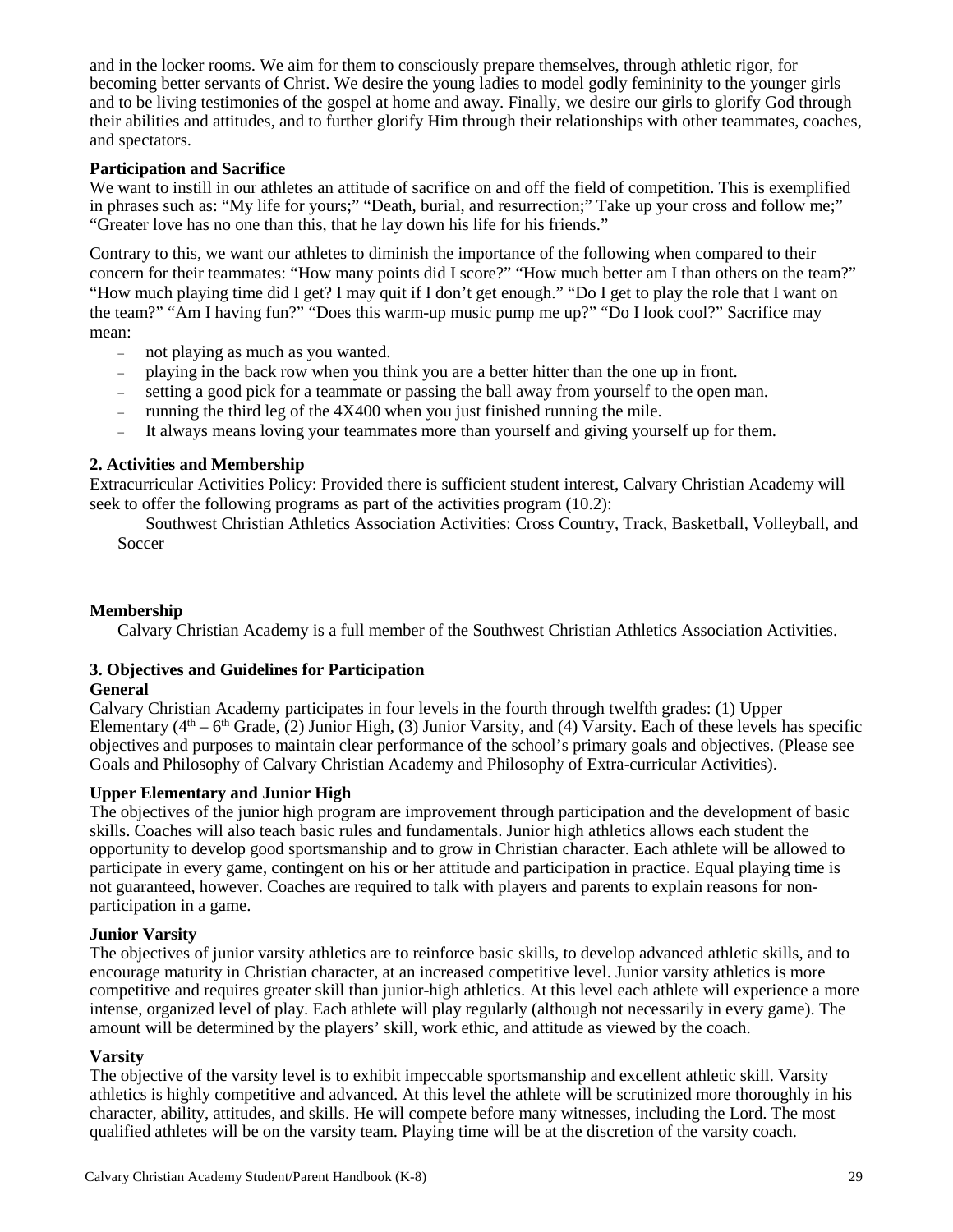#### **Seniors**

Seniors participating in athletics will generally not be allowed to play at the junior varsity level. If sufficient numbers of athletes turn out for the junior varsity and varsity teams, seniors should be placed on the varsity roster if they can make the team. Most of the playing time on the junior varsity level is reserved for younger players. Early in the season, coaches are encouraged to meet individually with seniors who will receive limited playing time and tell them how much playing time they can expect. Coaches should ask the athletes to consider whether they are willing to cheerfully accept their role on the team and if they are willing to seek to make a positive contribution to the team.

#### **Practices and Events**

A student who is absent from school more than one-half day may not participate in extra-curricular activities that day, either in practice or in games, unless permission to do so is given by the director.

Coaches, directors, and players are representing the name of Christ during all public events. Therefore, compliance with the following guidelines will be expected from all participants.

- − Comments by coaches, directors, and participants should be uplifting, positive, encouraging statements.
- − Verbal abuse of athletes or referees is forbidden. The activities director will determine whether or not such abuse has occurred.
- − Actions of coaches, directors, and athletes should set a positive, encouraging example for spectators.
- − Conduct judged to be improper by the coach, administrator, or activities director may result in immediate removal from the activity, as well as further disciplinary action.

#### **Athletes and Physicals**

All CCA athletes must provide proof having passed a physical examination within the last 12 months.

#### **Discipline**

All policies for student behavior adopted by the Calvary Christian Academy Board apply to extra-curricular events. The following policies are included: academic probation (10.1), and discipline (10.4). The same consequences for disobeying the discipline standard of the school will apply toward misbehavior during extracurricular activities.

When discipline is necessary, the coach may administer any of the following options:

- 1. Suspension from part or all of practice(s).
- 2. Suspension from one or more events.
- 3. Suspension from the team with approval of the activities director.

Parents will be notified of all major disciplinary actions. The coach is responsible to notify the activities director of any discipline. The coach should then notify the parents (after he has notified the director).

#### **4. Eligibility**

All CCA students participating in extra-curricular activities must maintain a GPA of 2.5 or above (CCA board policy 10.2.4). For the good of the rest of the participants in any activity, students who are ineligible for the beginning of a season remain ineligible for participation during the entirety of that season, regardless of the grade point average for the following quarter. Similarly, if students are eligible to begin a season, they remain eligible until the end of that season (10.2.6).

#### **5. Awards**

These are general guidelines for recognition beyond a letter award (letter awards apply to high school only). Coaches have some discretion in making decisions on whether or not to present individual awards. Individual awards should be given when participating athletes have earned them. If a team doesn't have anyone who qualifies for the award, no award should be given.

- − If the team has a Team Captain, then he should be recognized. Team captains will receive a "Captain" pin for their letter.
- − Coaches may award Most Valuable Player, Most Improved Player, and/or a Defender Award if they so choose.
- − A Defender Award may be given to the player who best exemplifies the ideals of the Christian athlete.
- The Most Valuable Player should exhibit good athletic ability, use his talent in a team effort, and show leadership in helping the team grow in confidence.
- − The Most Improved Player should show consistent improvement in skill, knowledge, and appreciation of the sport.